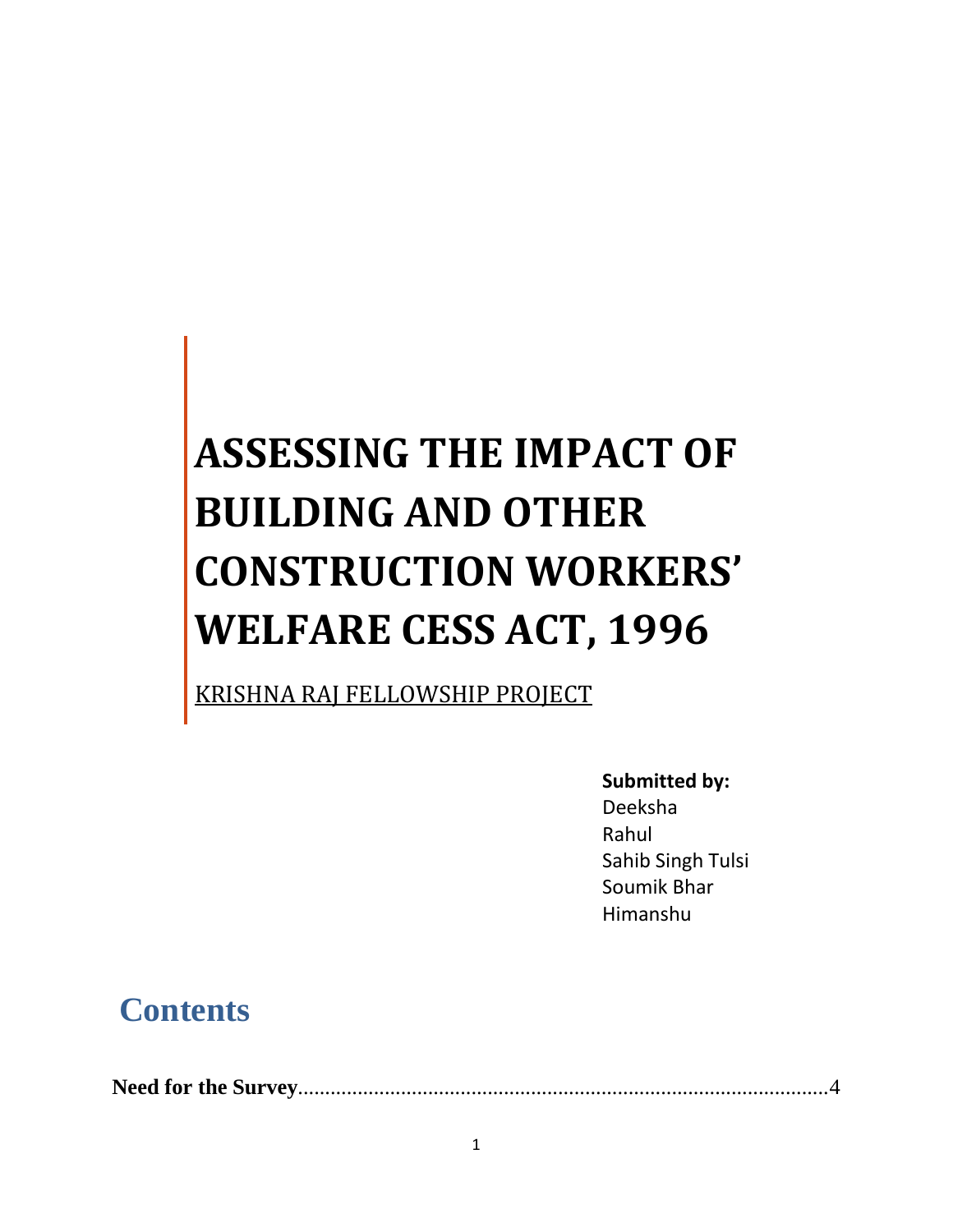## ACKNOWLEDGEMENT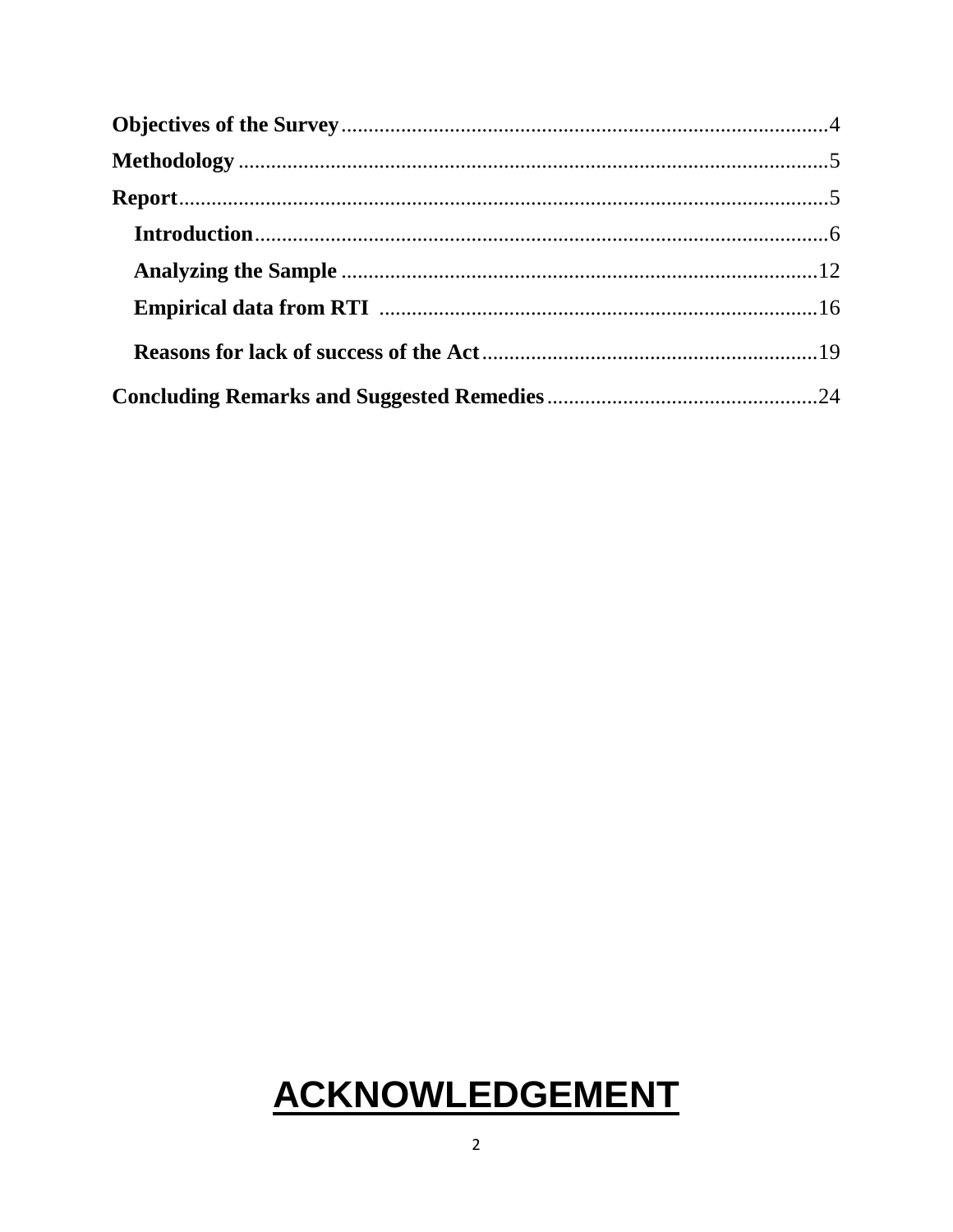This is to express our deep and profound gratitude to **EPW Foundation and Delhi School of Economics** for giving us an opportunity to perform a project during summer break.

 We are indebted to **Dr. Ashwini Deshpande**, whose sincere guidance gave direction to our research and coherence to our ideas and helped us to complete our project successfully.

 We are also grateful to **Mr. Subhash Bhatnagar,** member of the drafting committee of the act and **Mr. O.P.Sapra** for being our point of contact in the region and helping us in our field work.

#### **Need for the Survey**

In India, construction industry is the second largest economic activity next only to agriculture. According to the National Sample Survey (2004-05), there are about 28 million skilled and unskilled workers in India. This number is estimated to have reached 40 million at present. Workers are seen standing precariously at a height of over one hundred or perhaps two hundred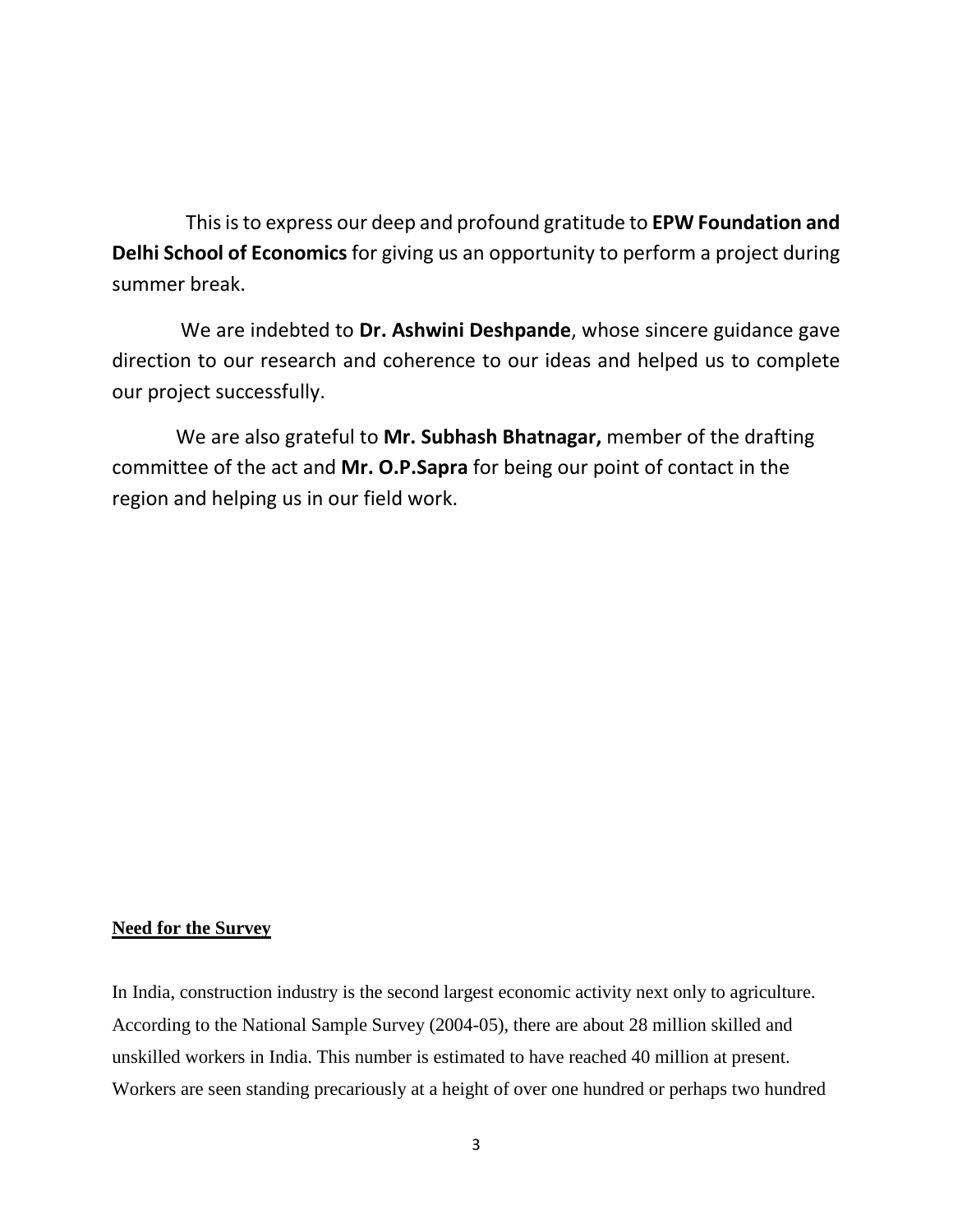feet, contributing to the creation of yet another skyscraper. Their work is characterized by its casual nature, temporary relationship between employer and employee, uncertain working hours, lack of basic amenities and inadequacy of welfare facilities.

Although the provisions of various Labour Laws i.e., Minimum Wages Act 1948, Contract Labour (Regulation & Abolition) Act1970 and Inter-State Migrant Workmen (Regulation of Employment & Conditions of Services) Act 1979 etc. are applicable to the building and other construction workers, a need was felt for a comprehensive Central Legislation for this category of workers. Towards the above goal, **'The Building & Other Construction Workers' Welfare Cess Act'** was passed by the Central government in 1996. This law primarily focuses on the welfare needs of the workers.

The main provisions of this Act concern immediate assistance in case of accidents, old age pension, loans for construction of house, premium for group insurance, financial assistance for education, meeting medical expenses, maternity benefits, health and safety measures for the construction workers.

#### **Objectives of the Survey**

The main objective of the survey is to see the impact of this Act on the welfare of workers in the construction sector in Delhi. This act was passed in Delhi in 2002 and only became functional in the year 2007.The study aims to find out which all benefits have actually been received by the workers at the ground level. An in-depth analysis has been done of the various reasons that have led to the status quo.

#### **Methodology**

Several construction sites were visited along with labour settlements. Efforts were made to reach out to various labour union members. Meetings were also organised with the administrative officials.

4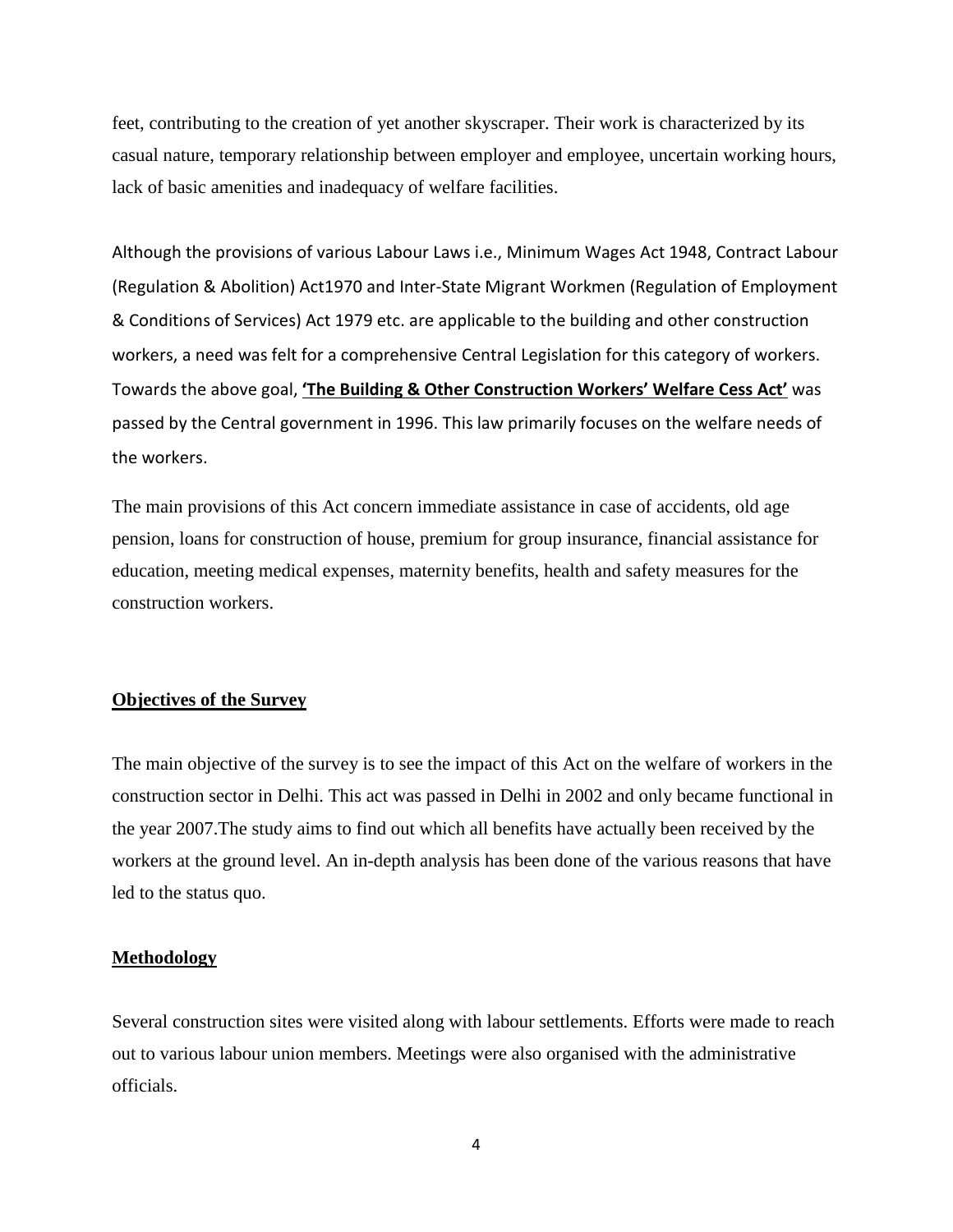A well-researched questionnaire was prepared to be filled during the field visits for the workers. It asked their personal information, monthly expenditure, working hours per day, wages per day, etc. It was also enquired whether they were registered with the labour department or not, and if registered, how they were informed about the Act and which benefits they were getting from this Act. For those who were not registered the reason behind not registering themselves and other basic details were asked.

#### **The report consists of five sections.**

**Section A** gives an introduction about the act in some detail. It lists down the various provisions of the act, provides the backdrop that prompted the act under study.

**Section B** analyses the data received during the field visits on the basis of questionnaires.

**Section C** provides some empirical data obtained from an RTI filed to enquire about the extent of irregularities in the act.

**Section D** analyses the reasons that have led to the present situation as far as the implementation of the act is concerned.

**Section E** concludes with some remedial measures.

#### **A) INTRODUCTION**

The construction workers form a profuse yet the most susceptible section of India's workforce today. An estimated 14.6 million persons were directly employed in construction work in 1995- 96. A widely quoted study of the National Institute of Construction Management and Research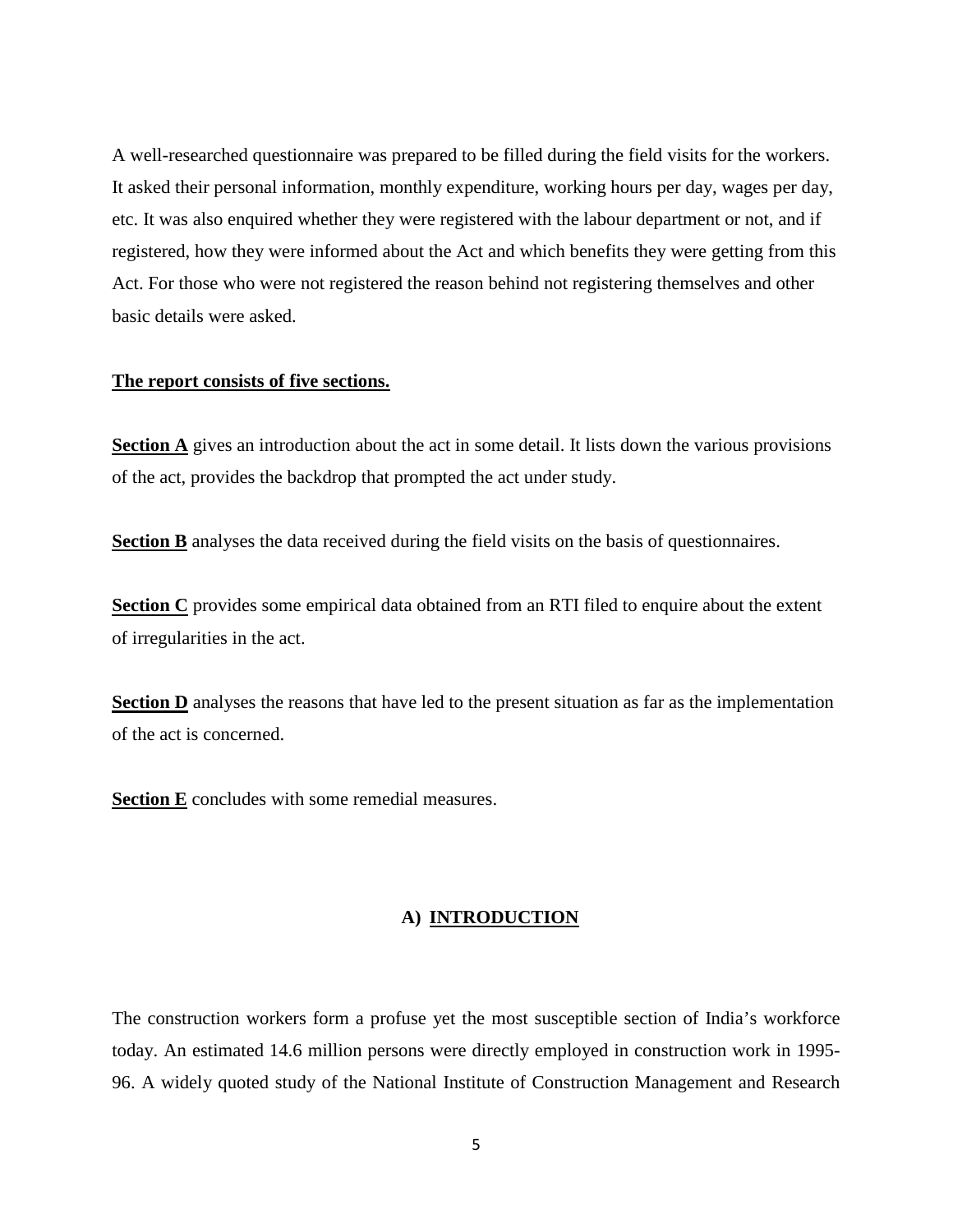(NICMAR) estimated that the total employment in the construction industry in INDIA is expected to increase to 32.6 million in 2004-05. A current estimate of 30 million construction workers is commonly used by the National Campaign Committee on construction workers and construction industry development council. According to the National Labour commission Report (2002), around 16%of the nation's working population depends on the construction industry for their livelihood. The advent of globalization, among other things brought mechanization in the traditional occupation of farming in India which has reduced the number of people requisite for agriculture. Moreover, owing to seasonal nature of Indian harvest, the migration of workers from agriculture to the construction sector has seen a manifold increase. The speedily growing population and the raised standard of living of the middle class has inflated the demand for new and more housing societies, schools, hospitals, shopping malls, expressways, flyovers. Every human settlement brings with itself construction. And the completion of the mammoth task of construction requires a large labor force.

Around forty million skilled and unskilled workers are engaged in this arduous work in India. They constitute the most vulnerable segment amongst the unorganized workforce in the country owing to their temporary nature of work and lack of any definite employee employer relationship. They build houses, hospitals, schools, huge multi-storied housing societies, metro lines and are seen meticulously laying bricks on cement, sand, mortar up to several floors in height, stepping on dangerously built makeshift ladders. A very important aspect of their vulnerability is the risk present in their work which makes them keep their lives in jeopardy. They are prone to high risk factors and a little carelessness can lead to the loss of their lives. The risk of life and limb are manifold, more than that of their counterparts engaged in the other organized and unorganized sector.

The construction workers live in a deplorable condition and in constant danger. There is hardly a day that goes without a headline that some of them lost their lives due to unsafe working conditions and accidents at the sites. Such accidents are frequent and are indicative of what dangers these labourers face. The employer, who obtains the contract, puts in all efforts in maneuvering the accomplishment of the work. Even after the grueling nature of the work, the laborers are seen to barely earn their living. The wages given to them are irregular and often do not suffice to earn even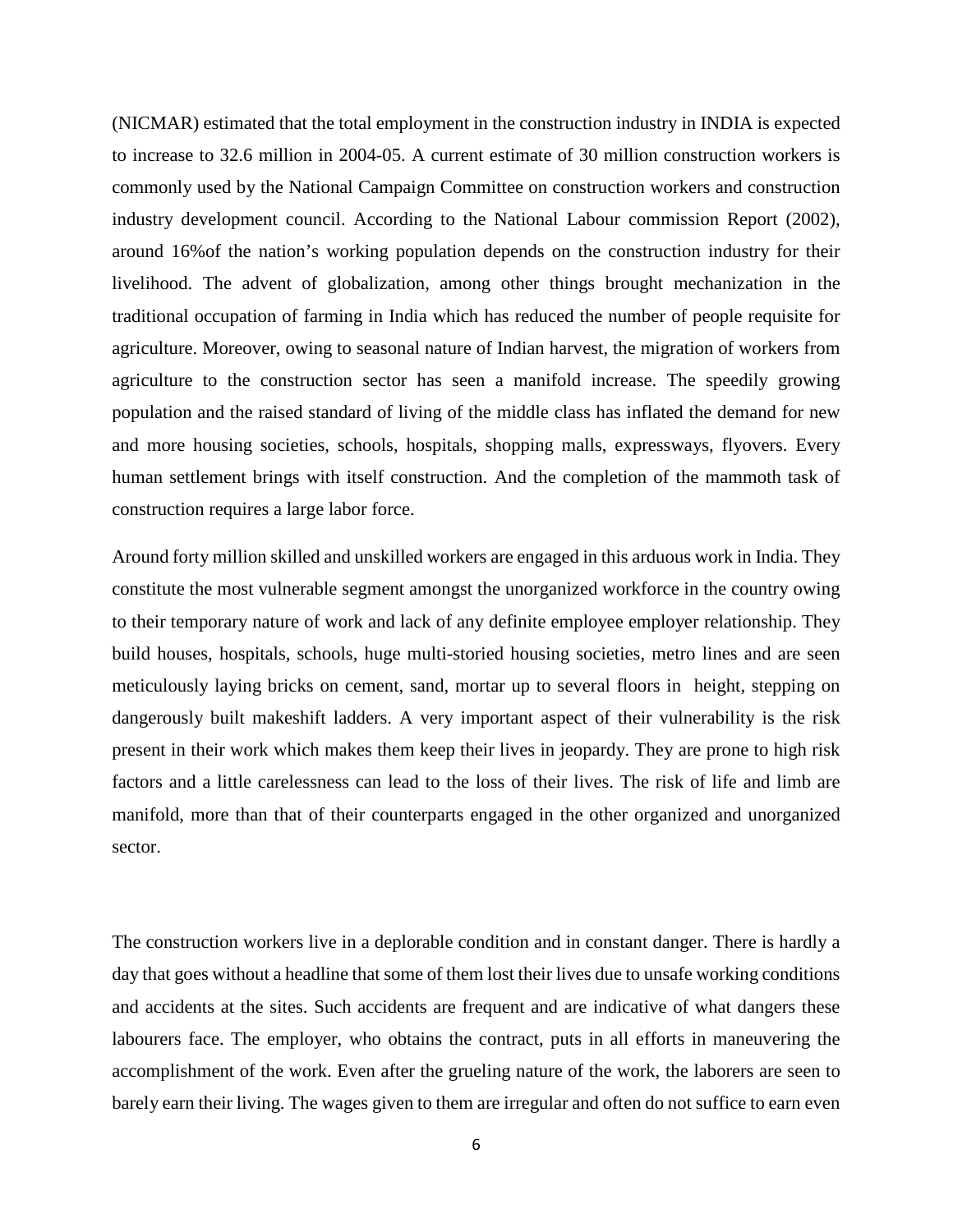basic necessities. The report of the Second Labour Commission (2002) states that wages in the (construction) industry are by and large at the lowest level. Even in a city like Delhi which has seen considerable construction activity including several large scale projects in recent years, the earnings of most construction workers are not adequate to meet even their current subsistence needs, let alone provide for social security. On some days the payment may be higher but this is likely to be balanced by the denial of part wages even of completed work on some other days. A skilled worker may sometimes try to become a petty contractor to earn more, but such efforts can be easily counterproductive if payments for petty contractors are held back or delayed by the bigger contractors or companies.

There is no continuity or regularity of livelihood for construction workers. Every morning, they gather at select points/junctions to secure work from contractors in search of construction workers. However there is no certainty of securing work on a daily basis. Many times they can only work for 10-15 days each month. The working hours are also irregular. Piece-work is the predominant wage form for temporary workers in the construction industry. Many are forced to work long hours, while others choose to do so, either because the rates of pay are so low or simply because they want to earn as much as possible while work is available. This is particularly the case of workers who have migrated from the countryside.

Unfortunately, as is too often the case in India, the obsession with results does not translate even partially into concerns about the condition of those who labour to produce the results. Very often, the entire family including women and minor children are found toiling at the construction sites to earn their bread and not butter, ignoring the education, health and hygiene issues. Many of these workers are migrant landless labourers from Bihar, Jharkhand, UP, Orissa, West Bengal, Madhya Pradesh, Chhattisgarh, Rajasthan and other economically weaker regions of India. They come to urban settings like Delhi, NCR, Mumbai and other metro cities in search of their livelihood or to supplement their earnings during lean period when their main source of economic dependence viz. agriculture activity is not available. This can also not be ruled out that some of these workers might have left their inherited abodes due to atrocities against them. Owing to the working conditions of the said workers, these workers require special provisions including health care and education, but there has been an inadequacy in welfare activities and negligible steps have been taken for the betterment of these workers.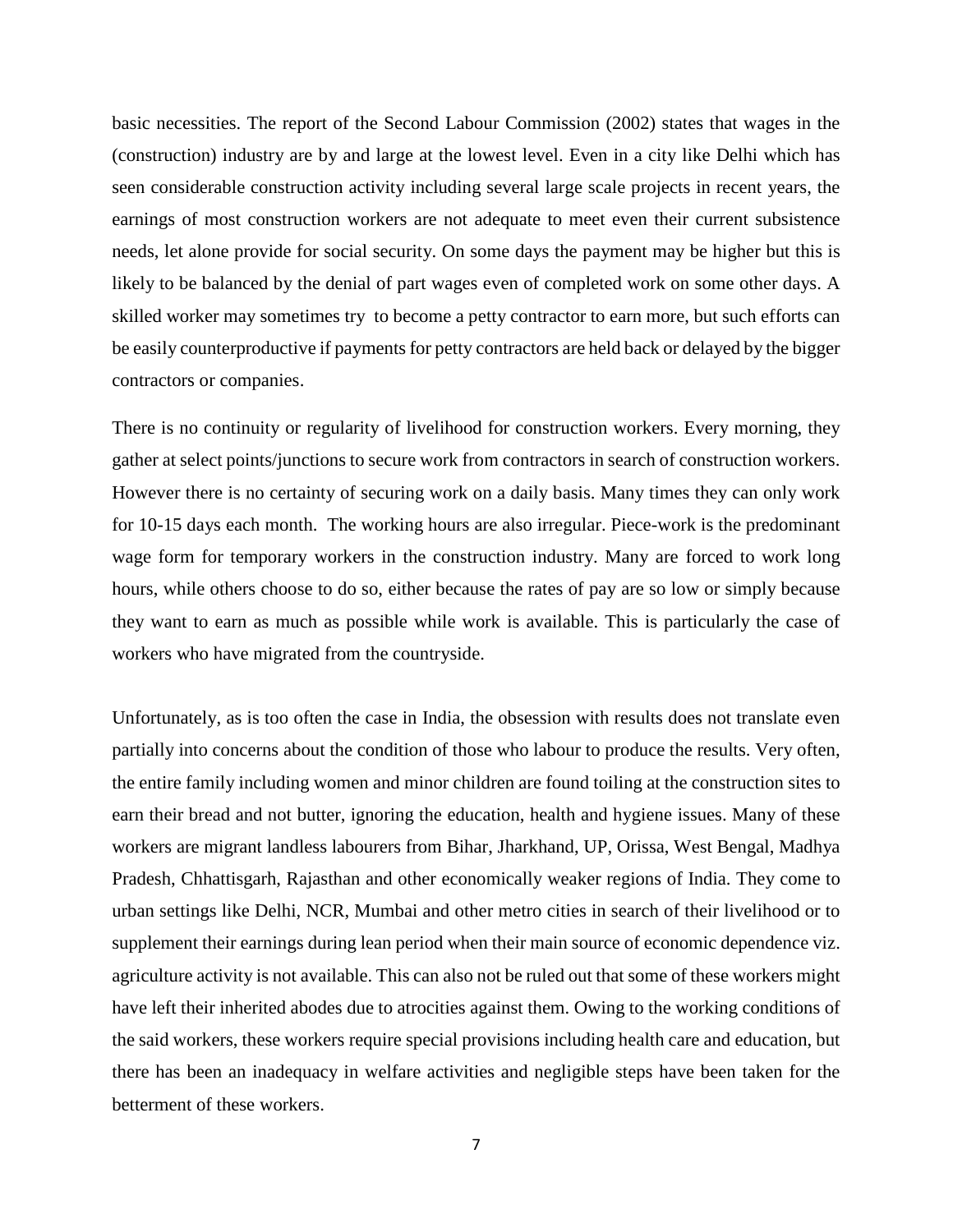Many sensitized NGOs, social organizations and Trade Unions took the cause of these construction workers and impressed upon the government to formulate legislations towards their welfare. .The Minimum Wages Act 1948, Contract Labour (Regulation and Abolition) Act 1970 and Inter-state Migrant Workmen (Regulation of Employment and Conditions of Services) Act 1979 were passed and were to be applicable to the building and other construction workers. These acts didn't yield the desired results. In 1996, after a long delay, two important legislations were passed by the parliament for construction workers the Building and Construction Workers (Regulation of Employment and conditions of services) Act, 1996 and The Building and Other Construction workers Welfare Cess Act, 1996. This legislation came only after a long sustained campaign by the National Campaign committee for construction labour in which various central trade unions campaigned together for 12 years. Among other things, this legislation provides for a cess to be collected on all new construction activities at the rate of one to two percent of the total budget of the construction being taken up. This amount has to be deposited with the construction worker's welfare board for many sided welfare activities of construction workers including pension, assistance in case of accident, housing loan, insurance etc. This was seen to be a step forward in minimizing the destitution of the construction workers and providing them with a security in the name of insurance for health and scholarships for education. It also took heed of other basic amenities for a safer and congenial working environment.

#### **The provisions of the BOCW Cess (1996) act are**:

The BOCW Cess Act provides for levy of collection of cess (1 percent of the construction cost) on the cost of construction incurred by the employers with view to augmenting the resources of BOCW welfare boards constituted under the provisions of this act. The proceeds of the cess collected is transferred by the government office, public sector undertakings, local authority or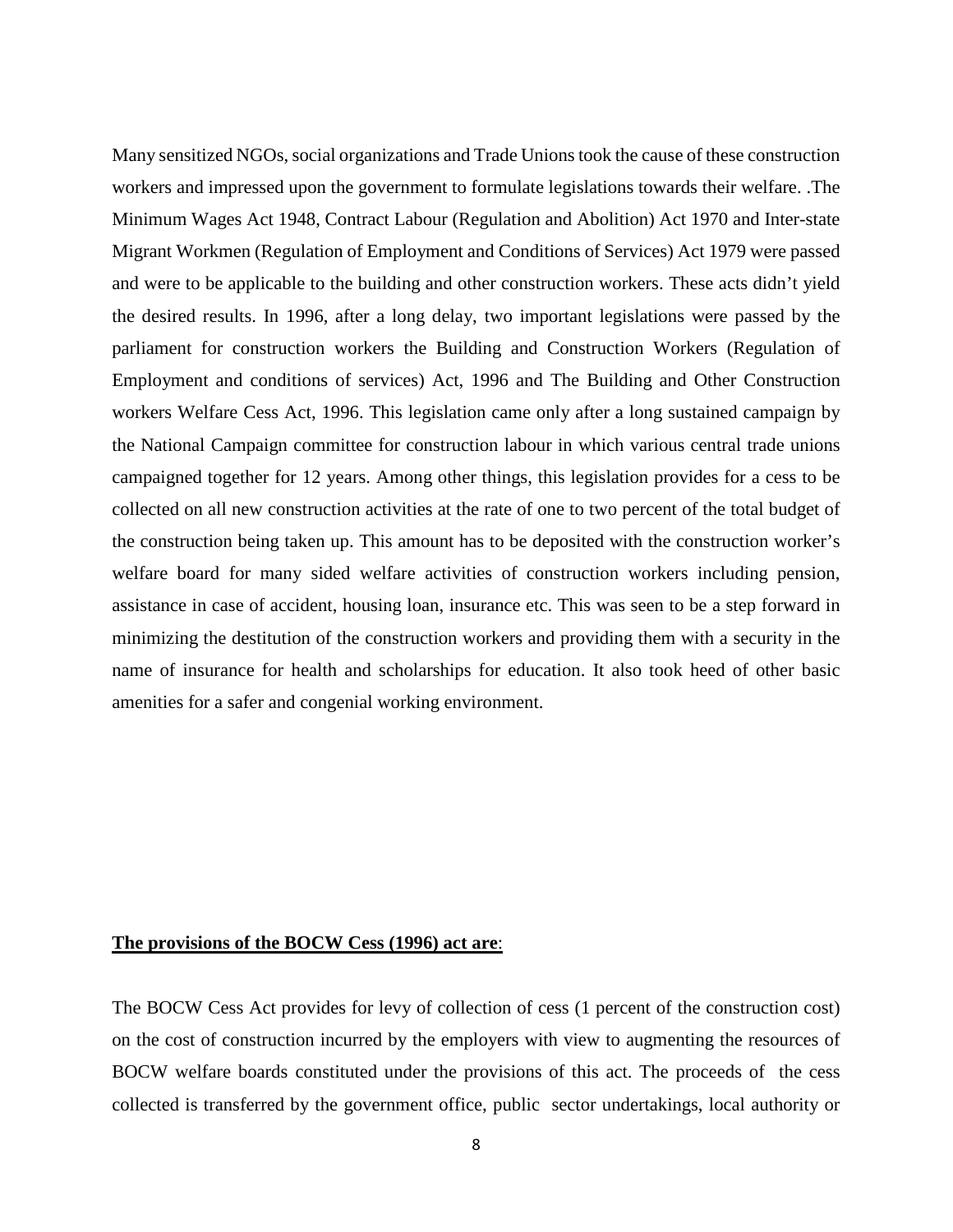cess collector from the establishment and contractor undertaking the construction work to the welfare board. The Cess Act has following salient features:

- Every state to constitute state level welfare board for construction workers.
- Secretary of the board to be its CEO.
- Applicable to all establishments employing 10 or more workers.

• Beneficiaries: All workers between 18-60 years provided they have been engaged for 90 or more days in previous twelve months.

#### **The function of the state welfare board includes:**

**Fixing hours for normal working day:** The appropriate Government may, by rules.

(a) Fix the number of hours of work which shall constitute normal working day for a building worker, inclusive of one or more specified intervals;

(b) Provide for a day of rest in every period of seven days which shall be allowed to all building workers and for the payment of remuneration in respect of such days of rest;

(c) Provide for payment of work on a day of rest at a rate not less than the overtime rate specified

#### **Wages for overtime work:**

(1) Where any building worker is required to work on any day in excess of the number of hours constituting a normal working day he shall be entitled to wages at the rate of twice his ordinary rate of wages.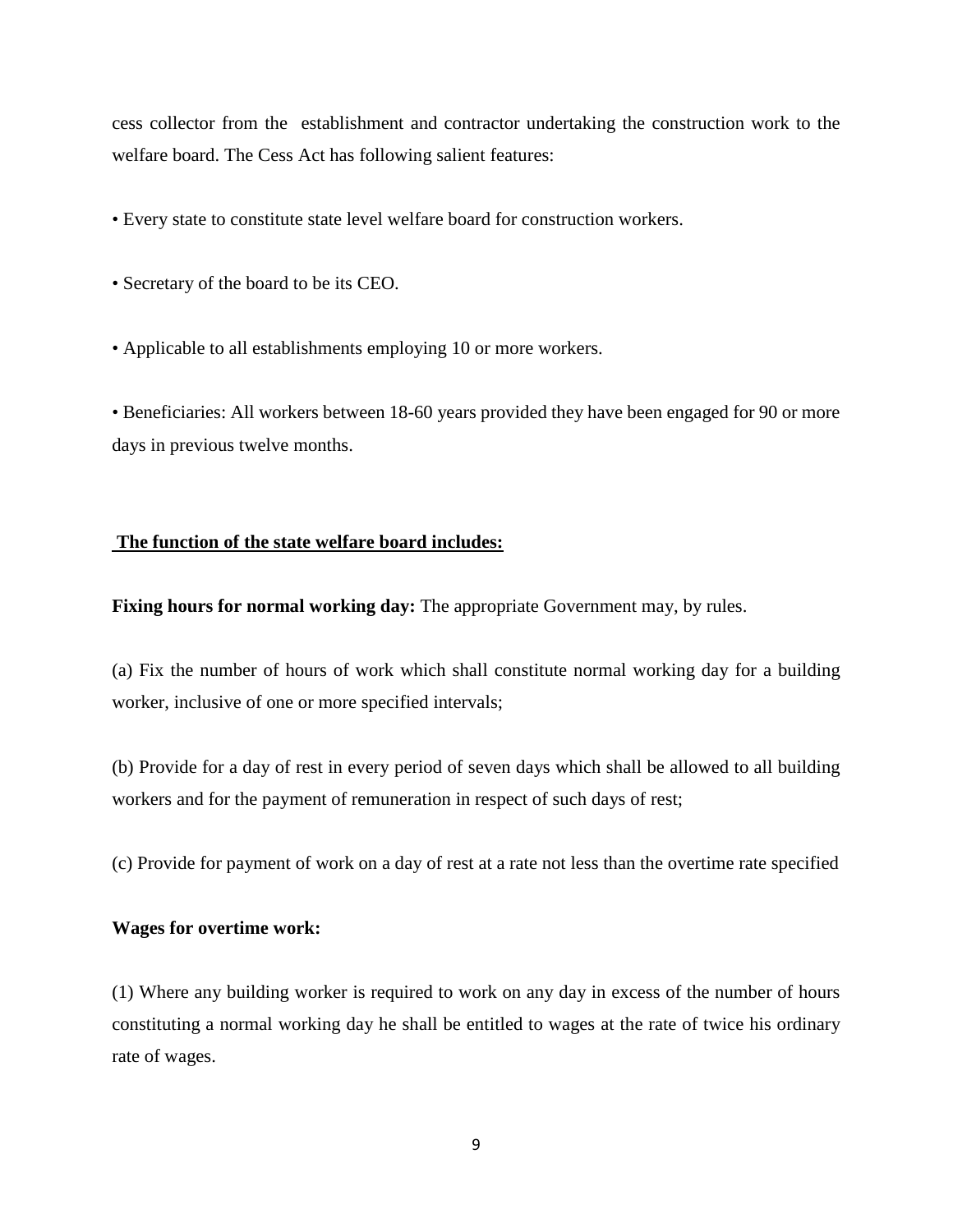(2) For the purposes of this section, "ordinary rates of wages" means tile basic wages plus such allowances as tile worker is for the time being entitled to but does not include any bonus

**Drinking water:** The employer shall make in every place where building or other construction work is in progress, effective arrangements to provide and maintain at suitable points conveniently situated for all persons employed there in, a sufficient supply of wholesome drinking water.

**Accommodation:** The employer shall provide, free of charges and within the work site or as near to it as may be possible temporary living accommodation to all building workers employed by him for such period as the building or other construction work is in progress.

**Crèches:** In every place where in more them fifty female building workers are ordinarily employed, there shall be provided and maintained, a suitable room or rooms for the use of children under the, age of six years of such female workers.

**First-aid:** Every employer shall provide in all the places where building or other construction work is carried on such first-aid facilities as may be prescribed.

**Canteens:** The appropriate Government may, by rules require the employer-

To provide and maintain in every place wherein not less than two hundred and fifty building workers are ordinarily employed, a canteen for the use of the workers;

**Scholarship:** Every worker who is registered with the labour department receives the scholarship for education Scholarship amount detailed below:

**Class 1 to 8-** 1200 Class 8 to 10- 2400 Class 11 to  $12 - 6000$ Graduation – 18000 per year Post graduation – 30,000 per year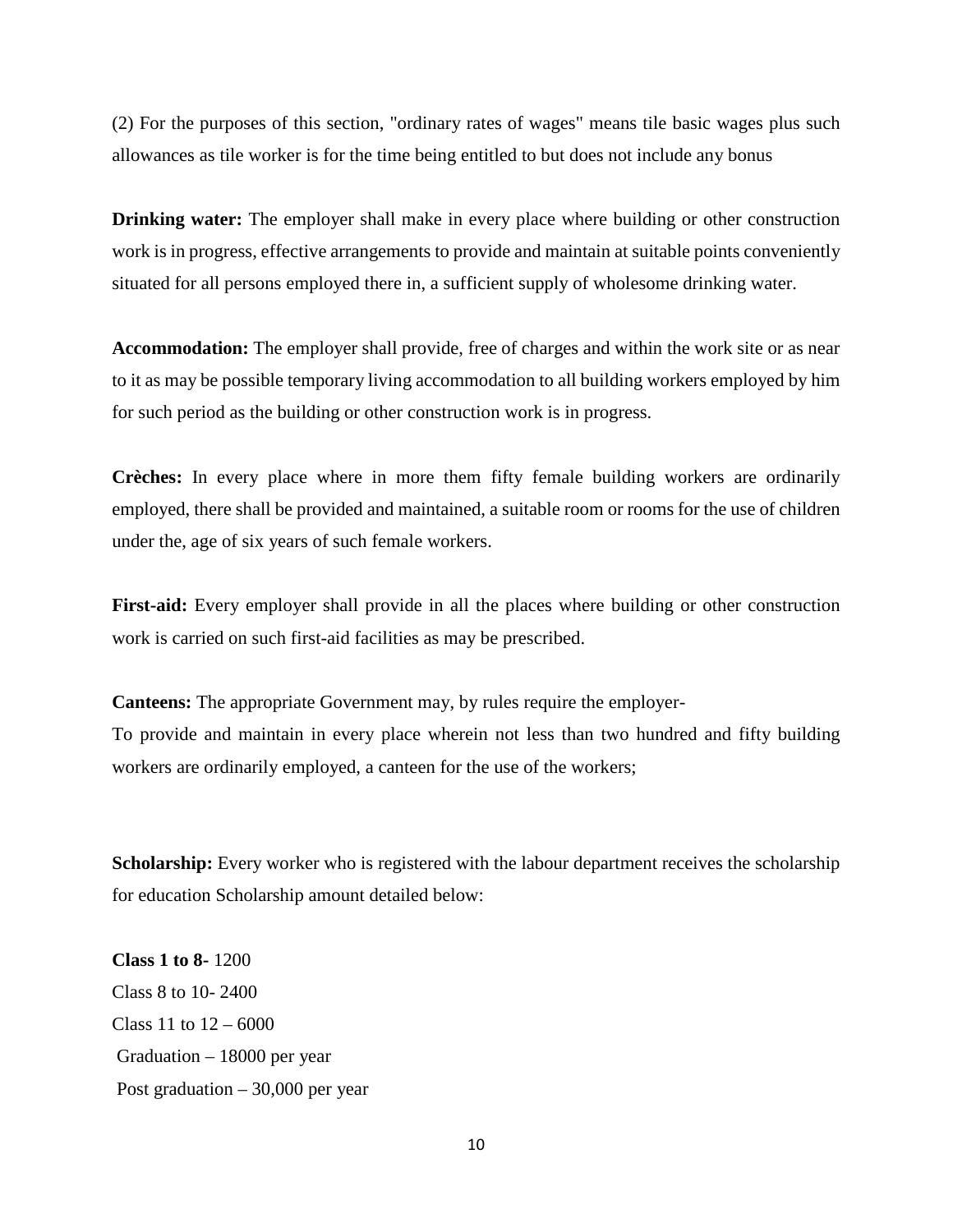Further higher studies- 60,000 per year

Eligibility for receiving scholarship is that labour should be registered only and the labour receives scholarship only for 2 children. Scholarship amount is directly paid to government schools as fee.

**Fund for marriage of daughter:** 50,000 rupees is paid to registered worker for the marriage of daughter. The worker who renewed his registration for at least 4 years is that is worker registered with the labour department for 5 years is eligible to receive this fund

**Loans for construction of house:** 1, 00,000 rupees are lent to workers for construction of house. Eligibility for loan is that workers should be registered for at least 5 years.

#### **Premium for general insurance scheme**

- Medical expenses for ailments.
- Maternity benefits for female beneficiaries.
- Other welfare measures as may be prescribed by board time to time.

#### **B) ANALYSING THE SAMPLE**

Our sample of study consists of 100 construction workers. They comprise of:

- i. Raj Mistri
- ii. Carpenter
- iii. Plumber
- iv. Unskilled worker
- v. Welder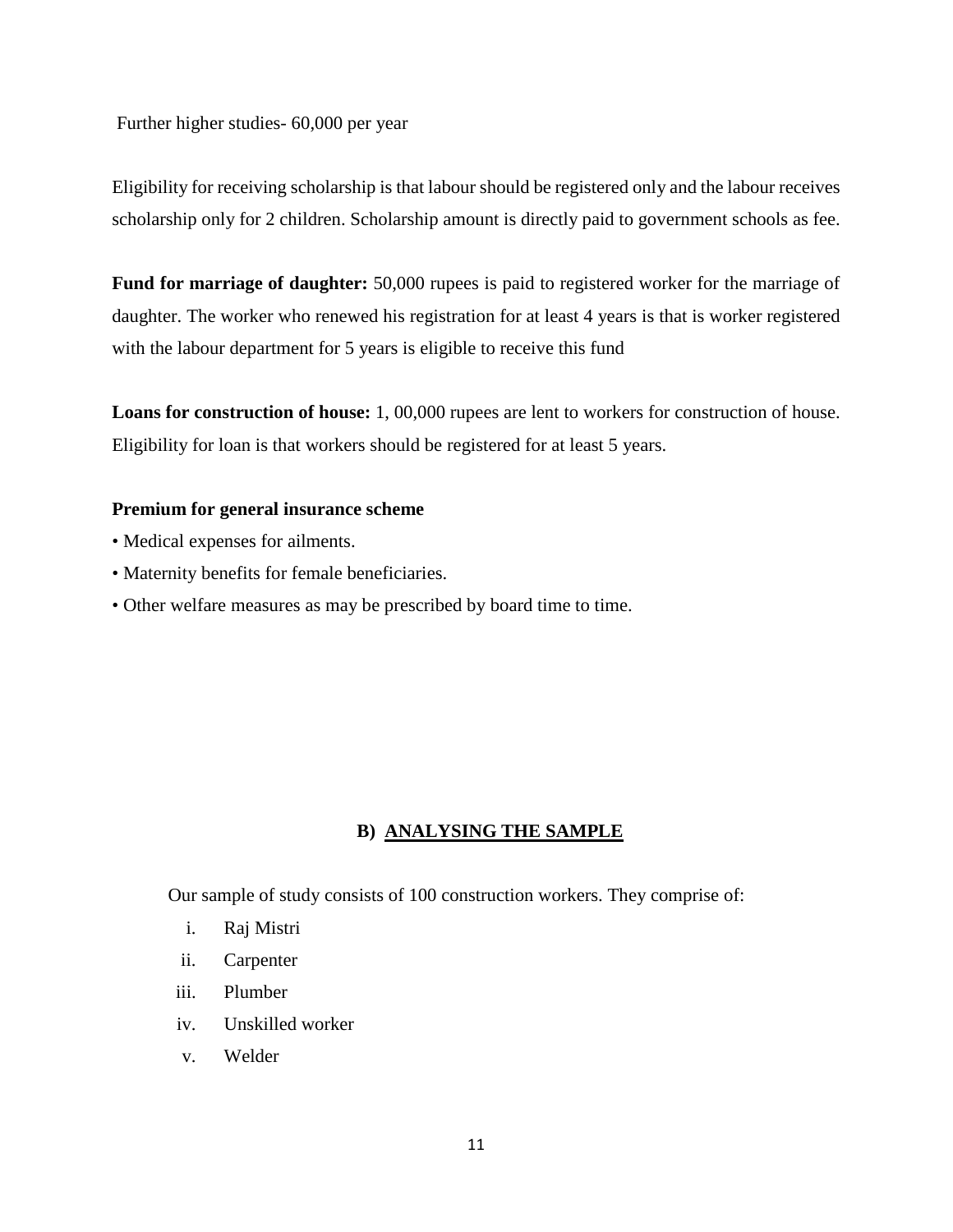First of all, we paid a visit to several construction sites. Initially, we began our field work in the North Campus. However, we could only obtain relevant information from the site where Delhi University's Physics Department was under construction. Then some construction sites, that mainly included construction of malls, were visited located in Rohini and nearby places that included Shalimar Bagh, Wazirabad etc. However, a serious problem encountered during these field visits was the repetition of answers. Most of the workers were not registered and even if they were, they were not aware of the benefits that they were entitled to under the respective act. So, to get a more detailed picture, various Labour Unions like (Delhi Asangathit Mazdoor Union, Mahanagar Asangathit Union and Nirman Mazdoor Panchayat Sangam) were visited. This proved out to be much more informative as these unions had a lot of a priori knowledge about the act and also, they had themselves registered many workers.

So, in due course, various labour settlements were visited that had a much higher probability of having registered workers.

#### **Some of the important aspects of the sample are:**

#### **Proportion of registered Workers**

In our sample, only 22 of 100 workers were registered with the labour department. Among them, 19 were aware of the benefits that they were entitled to under this act. But, going through the sample in detail, one can see that only 11 workers had got the education scholarship for their children and just 3 had got maternity and health benefits. Thus, we can observe that the procedure of registration is still not good enough. Many workers are still not aware of this act. The details of the workers are shown in the following diagram: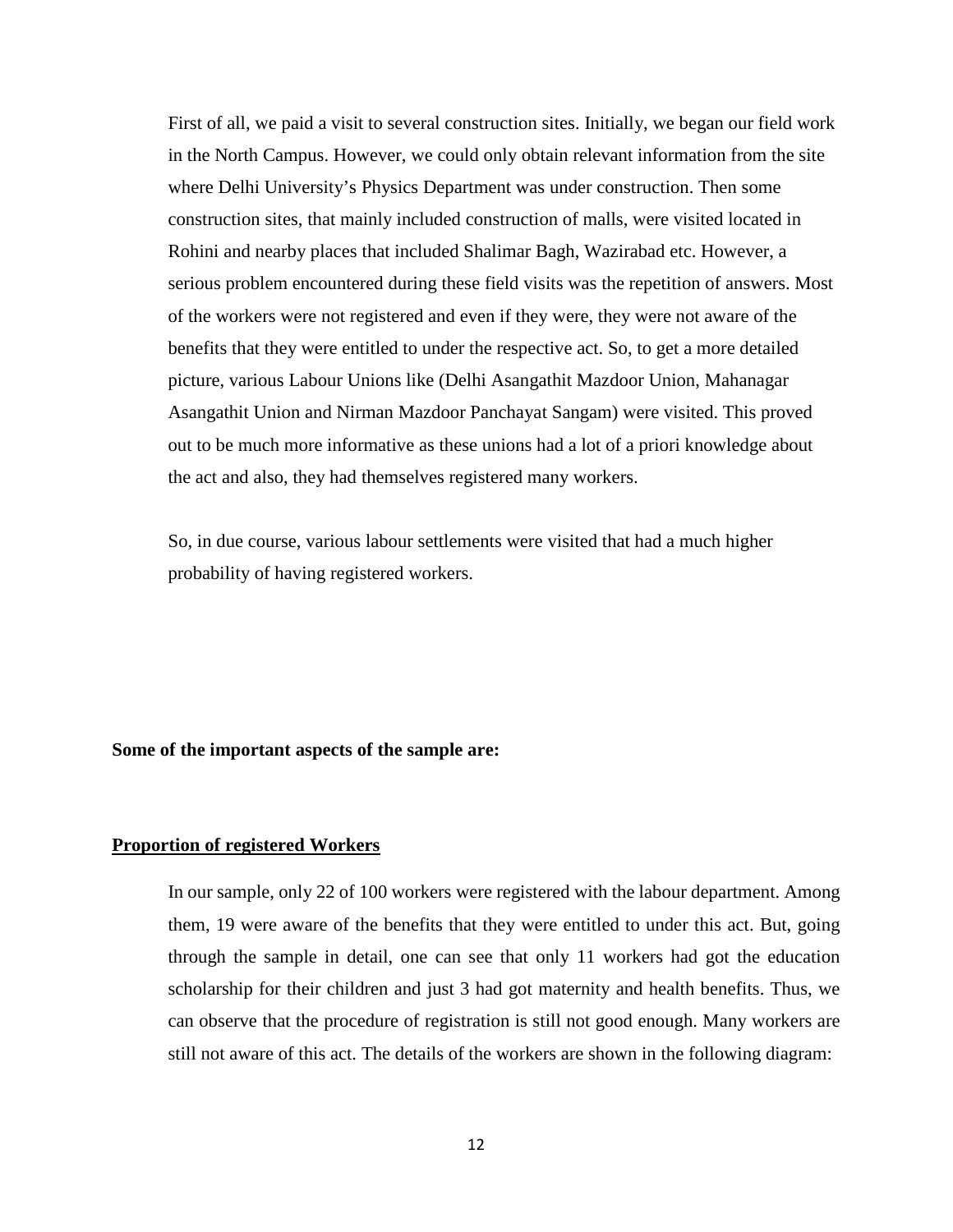

#### **Skewed Sex Ratio**

In the sample under study, 88% of the total workers comprised of males while rest were females. Among the registered, 77% were males and among the unregistered, 91% were males. It was also observer that most of the workers were migrant workers. So, as per the sample it can be concluded that in construction works, migration is still male dominated.

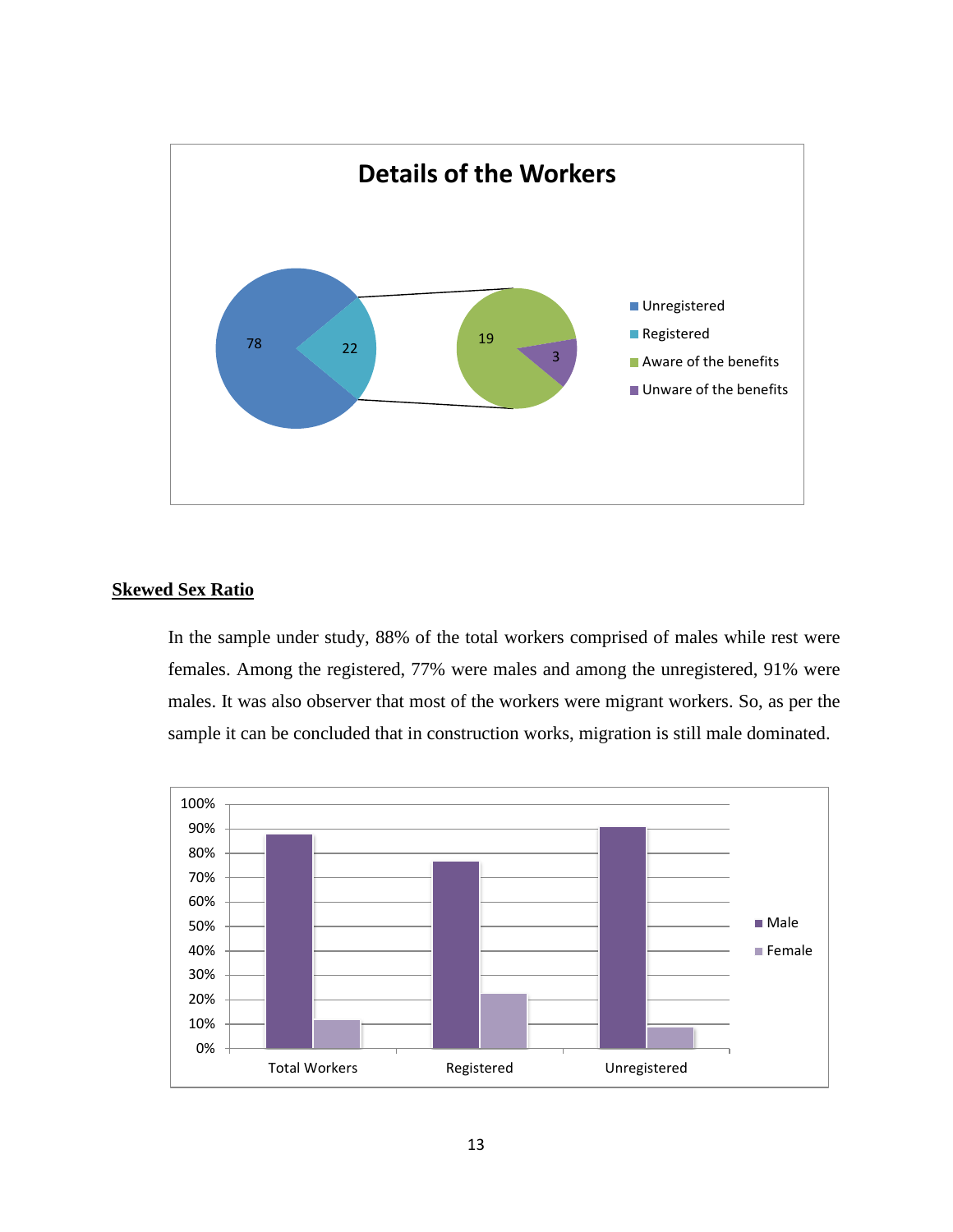#### **Average age on the basis of Occupational Skills**

The sample consists of 50 raj mistris, 16 carpenters, 27 unskilled workers, 3 welders and rest are plumbers. So, on the basis of this, the respective average ages are: Raj Mistri- 39.52 years Unskilled worker- 27.6 years Carpenter-29.37 years

The number of welders and plumbers is too less in the sample to give any concrete results. Clearly, the average age of a Raj mistri is much more than an unskilled worker. Thus we can say that initially the workers join the labour force as unskilled labourers, gradually gather experience and later become raj-mistri. Even the average age of the carpenters is lower than that of the raj-mistris. The probable reason behind this is that the two professions are different. The carpenters are entering the profession from the beginning, while for the raj-mistris have to initially join as unskilled labourers.

#### **The Enigma of lower earnings and higher dependency**

The following table lists down the number of workers earning different levels of wages and the average number of household members dependent on the worker. It tries to analyze if there is any relation between dependency and the wage level on the basis of the sample.

| <b>WAGE</b> | <b>Number of Workers</b> | Average number of |
|-------------|--------------------------|-------------------|
|             |                          | dependents (WRITE |
|             |                          | <b>FOOTNOTE</b> ) |
| <b>200</b>  | 26                       | 3.84              |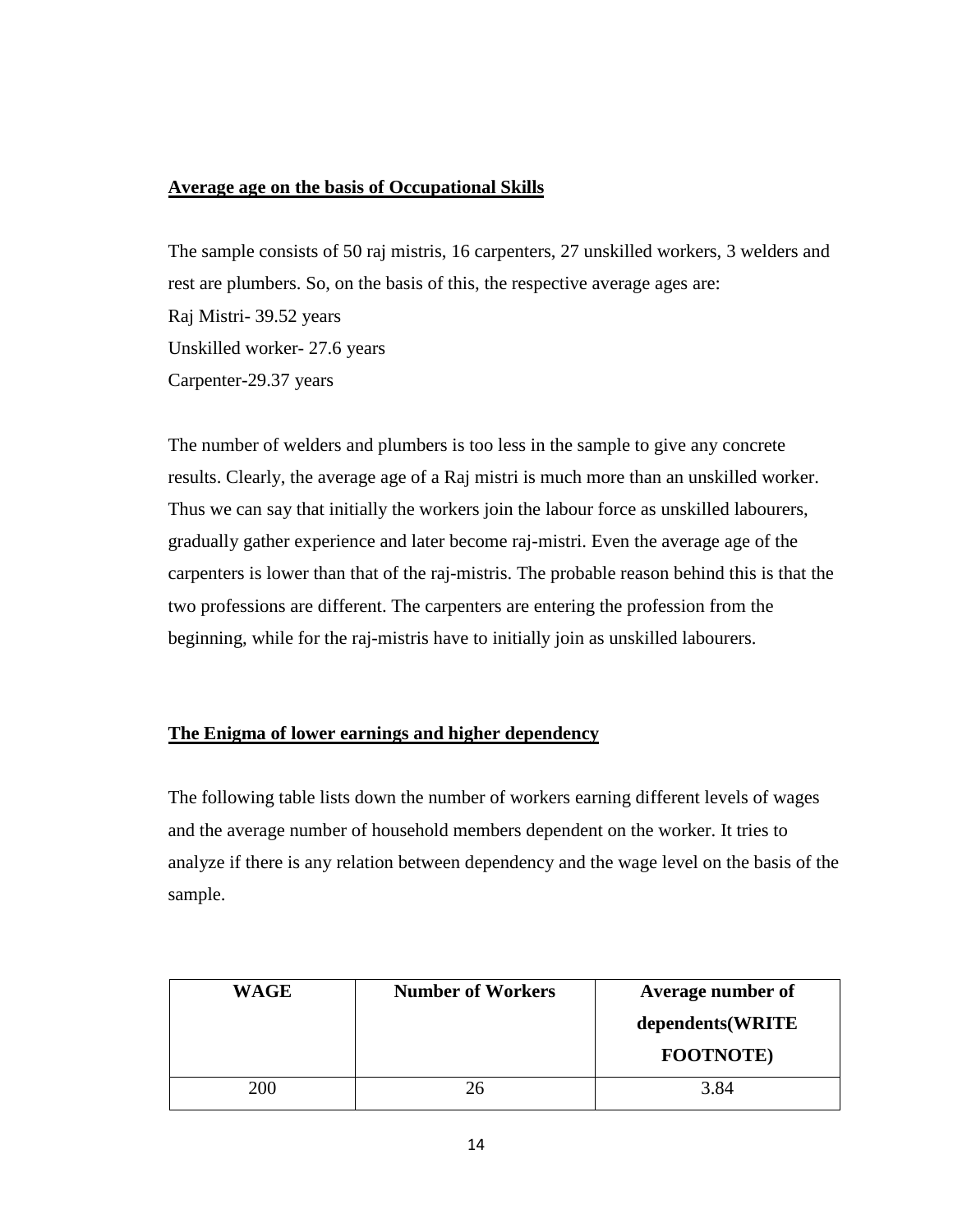| 250 | 14 | 3.85 |
|-----|----|------|
| 300 | 50 | 3.18 |
| 350 | ΙU | J.O  |

As can be clearly seen, the average number of dependants on a worker who earns Rs 200 per day is 3.84.Similarly, other numbers can be interpreted.

But, as can be seen a very disturbing trend emerges from the study of this sample. The average number of dependants is more for the workers who are earning relatively less.

So, some rough calculations show that a worker earning Rs200 will have to keep aside minimum of Rs2500 to be spent on the dependant members of his household (this amount has been calculated at the latest rural poverty rate of Rs22.42).If it is assumed that he works for 25 days in a month, that means, he has to spend 50% of his income on dependant members of his household. Clearly, it has been assumed that the worker is a migrant and his dependant household members are living at the poverty line 'estimate'. Thus, this is a 'conservative' estimate.

Thus, the importance of the act under study can be seen in a very distinctive manner in this case. For the low earning workers, it can play a very decisive role. Various provisions under the act like education scholarships, maternity benefits, overtime wage payment, accommodation etc can go a long way in tackling the uncertainty associated with low earnings and higher dependency.

#### **C) EMPIRICAL DATA FROM RTI**

With the help of **Subhash Bhatnagar**, a **member of the Drafting Committee of this act**, some very useful RTI (Right to Information) data was made available.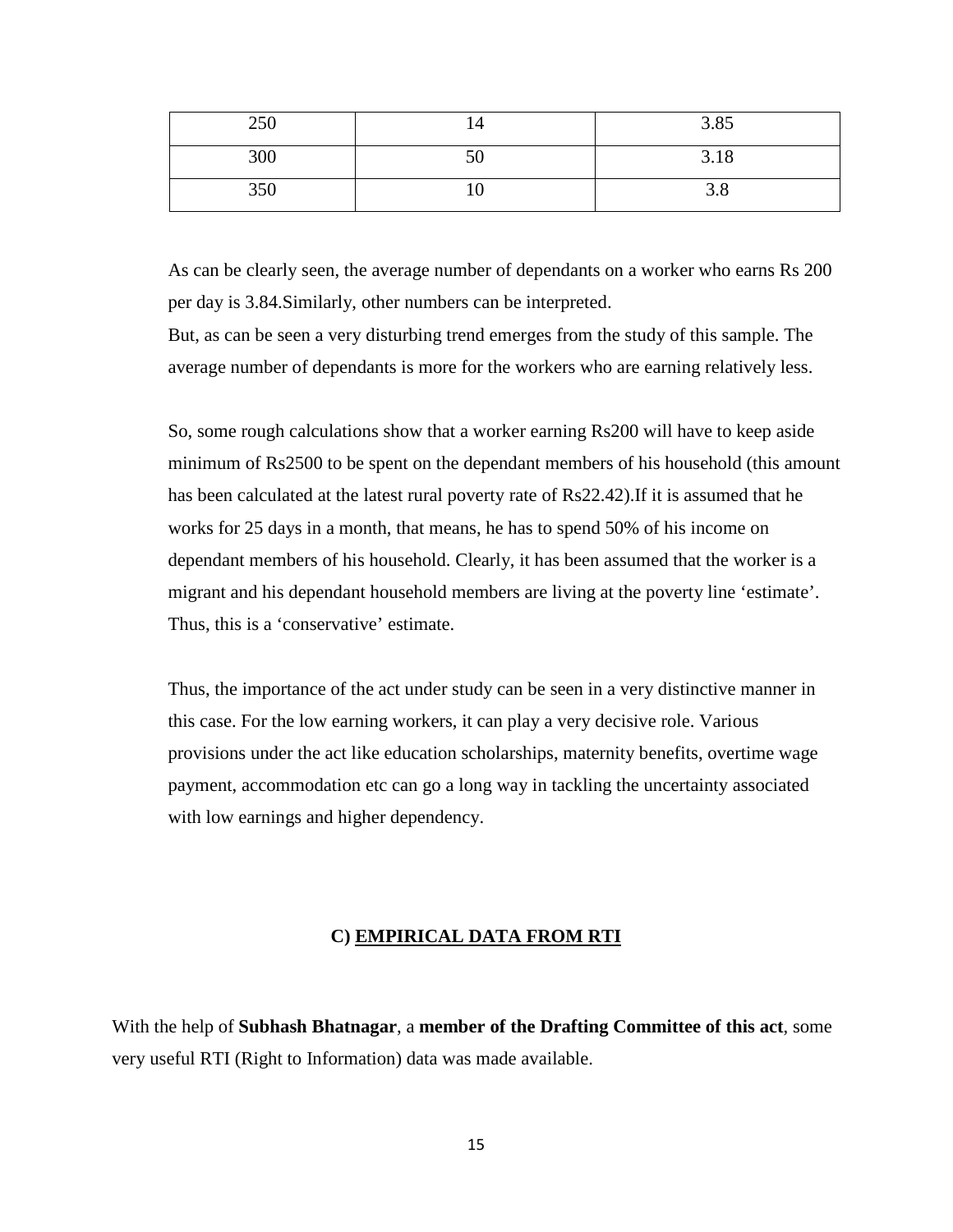Below are the details of about 20,602 registered workers whose distribution region wise is shown below using pie chart:



Thus, around 44% workers were registered in Labour Departments in the EAST DELHI, 18.4% in WEST DELHI, 17.37% in NORTH WEST, 14.33% in NORTH EAST and 5.9% in the NORTH. Data related to South Delhi was not available. Clearly, North Delhi is in a much more precarious position as compared to others.

#### **Severity of the migration problem**

Most of the workers registered under this Act are migrants and after completion of work many of them return to their hometown. Hence, there is not much of an incentive for the workers to renew their registration and consequently, they are excluded from getting the benefits from this act. In the Eastern region, permanent address of only 57.6% workers are available, out of which 91% are migrants. Similarly in the West, permanent address of 72% workers are available, out of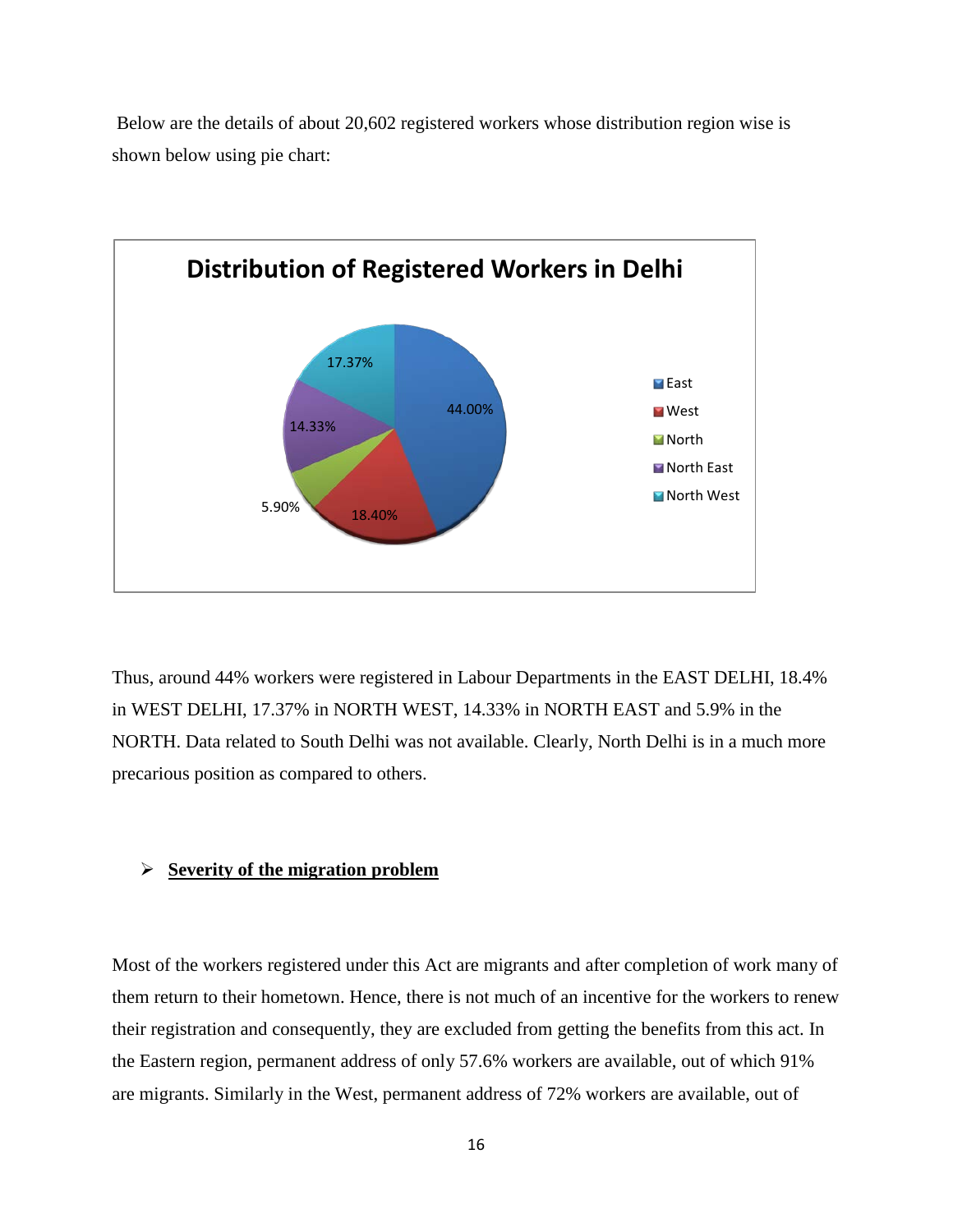which 58% are migrants and in the overall Northern region, 93% workers have their permanent address, out of which 84.5% are migrants. The proportion of migrants in different regions of Delhi is shown in the following diagram:

#### **Percentage of Migrants in different regions of Delhi**



#### **Scholarship Schemes: Benefits?**

- 165 schools have provided scholarship under this act.
- 2173 students have got scholarship from these schools.
- 47 schools have provided incomplete information to the education and labour departments, due to which, 532 students have not got the scholarship.
- Among those who have got the scholarship, 60.5% got the Rs. 1200 scholarship, 22.2% got the Rs. 2400 scholarship and the rest, i.e. 17.3% got the Rs. 6000 scholarship. There is no one getting the scholarship of Rs. 18000 and above. This distribution is shown in the following pie chart :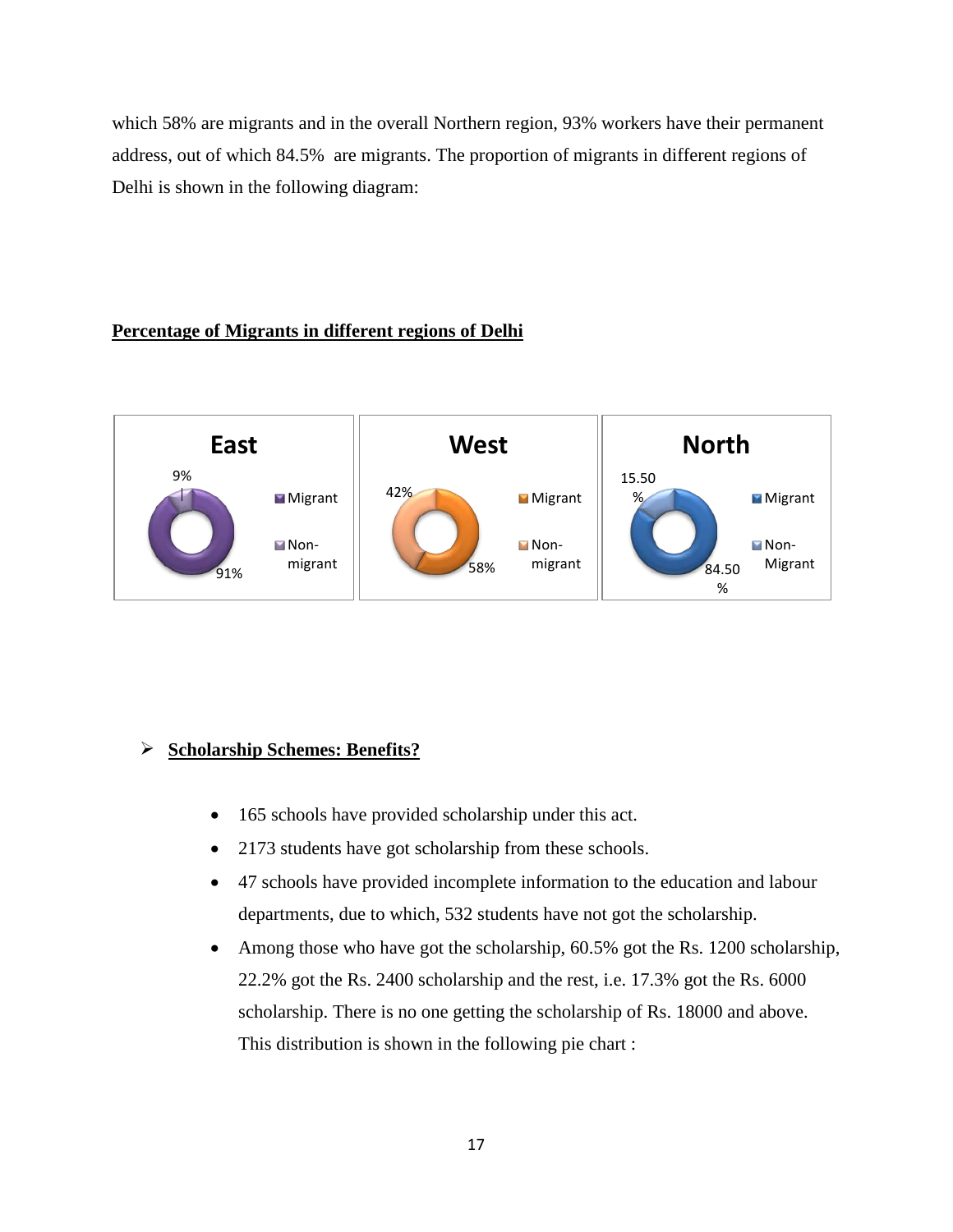

As can be seen, much has been left to be done on this front too.

#### **D) REASONS FOR THE "LACK OF SUCCESS" OF THE ACT**

The act became functional around the end of year 2005.But, as can be seen, during the course of these six years it has been far from achieving its desired goals. The sample and the data clearly highlight the inevitable bitter truth that surrounds most of the welfare schemes in India.

Due to problems of obtaining repetitive data over a larger sample and seeing the plight of workers, it became inevitable to go for much more in-depth study analyzing various bottlenecks that have kept the beneficiaries of the act at bay.

What followed was an intensive round of discussions, meetings with various administrative officials in the labour department, position holding members of the Labour Unions and others like Subhash Bhatnagar.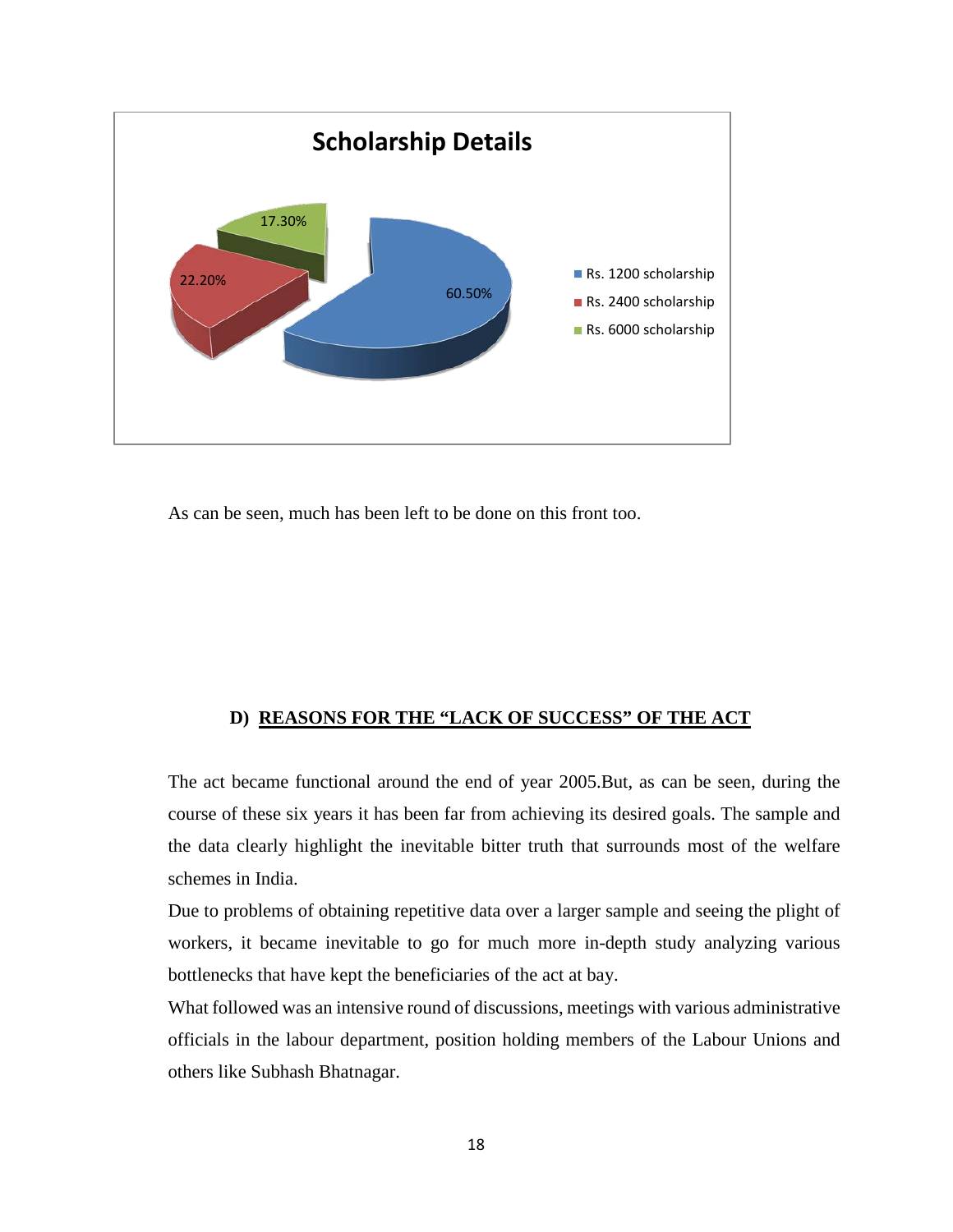On the basis of observations during the field visits and these meetings, a lot of light can be shed highlighting some of the main reasons for the failure or rather "lack of success" of this act.

#### **Lack of awareness among workers and role of Labour Unions**

Welfare schemes under this act were not advertised properly like the Ladlee and various other schemes. This resulted in a severe lack of information among the workers about the welfare schemes. As a result, not many workers turned up to get themselves registered with the Labour Department. Moreover, the camps that were established by the Labour Department were not at all effective in spreading awareness. They suffered from usual governance bottlenecks like lack of manpower, lack of coordination among the personnel, lack of planning and scheduling their visits.

In registration process, the main role is played by the labour unions. They are supposed to perform the most active role when it comes to removing the information barriers between the workers and the administration. Once a worker gets himself/herself registered under a union, the union gets the worker enrolled with the labour department. However, over the course of implementation of this act, no efforts have been taken further by the unions to encourage workers to take the advantage of these welfare schemes.

Workers, on the other hand, argue that the implicit cost of applying for benefits is very high. Some of them felt that it was just not worth the effort. Moreover, the general perception about failed government administrative work has made them quite pessimistic about getting their entitlements.

The party that has benefitted the most from this act has been the labour unions. They play the role of mediators between the workers and the administration, get their commissions and then leave the workers to fight their own battle single-handedly. As a result, most of the workers who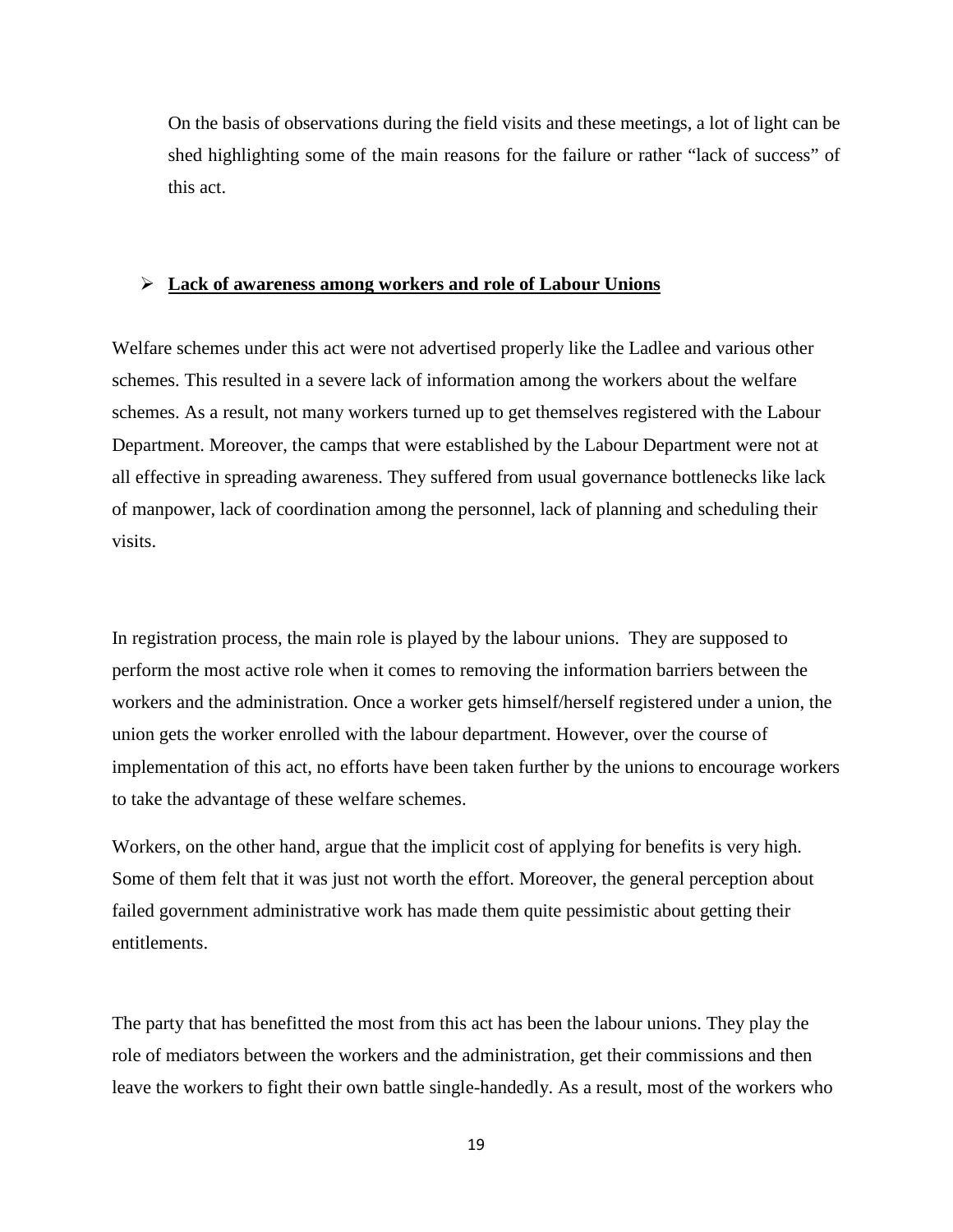were registered by the labour unions have not renewed their registration and thus, enrolled themselves out of the beneficiaries list.

#### **Long term nature of schemes and short term tendency of workers' attitude**

The schemes mentioned under this act mainly focus on providing **long term stability** to workers by providing education to workers' children , loan for house etc. But many workers who join the workforce in construction sector are migrant workers. They keep oscillating between their farm job which is seasonal and construction job which is very easy to obtain as most of the hiring is done through **Labour Chowks**.

The obvious fallout of this is that the workers prefer short term gains rather than the long term benefits which require them to renew their registration regularly. But, they believe that whatever they are getting from their employers in form of daily wage is more or less sufficient. It is much better till they are not at the receiving end of red tape and inefficiency that complements the welfare schemes of government.

#### **Collection of Cess ,Budget and the Board**

**The Delhi Welfare Construction Board** has been constituted twice in 2002 and 2006 and terms of the present board had expired in September 2009. In spite of the fact that over three hundred Crore rupees were collected as Cess for the act, except for an education incentive of Rs. 1200 each to less than one hundred children, not many other benefits have been provided so far. To explain the concept of cess very briefly, every establishment by the builders is required to be registered and these builders have to submit a cess which is nothing but 1% of total cost of the establishment.

The Board has not been constituted strictly in accordance with the rules (Section 251), the Board meetings have not been held as per the regulations. For example, instead of 36 meetings during the last six years only 17 meetings were held (Section 253). The Board does not have adequate staff to execute its functions, not even one full time member secretary. It has not prepared its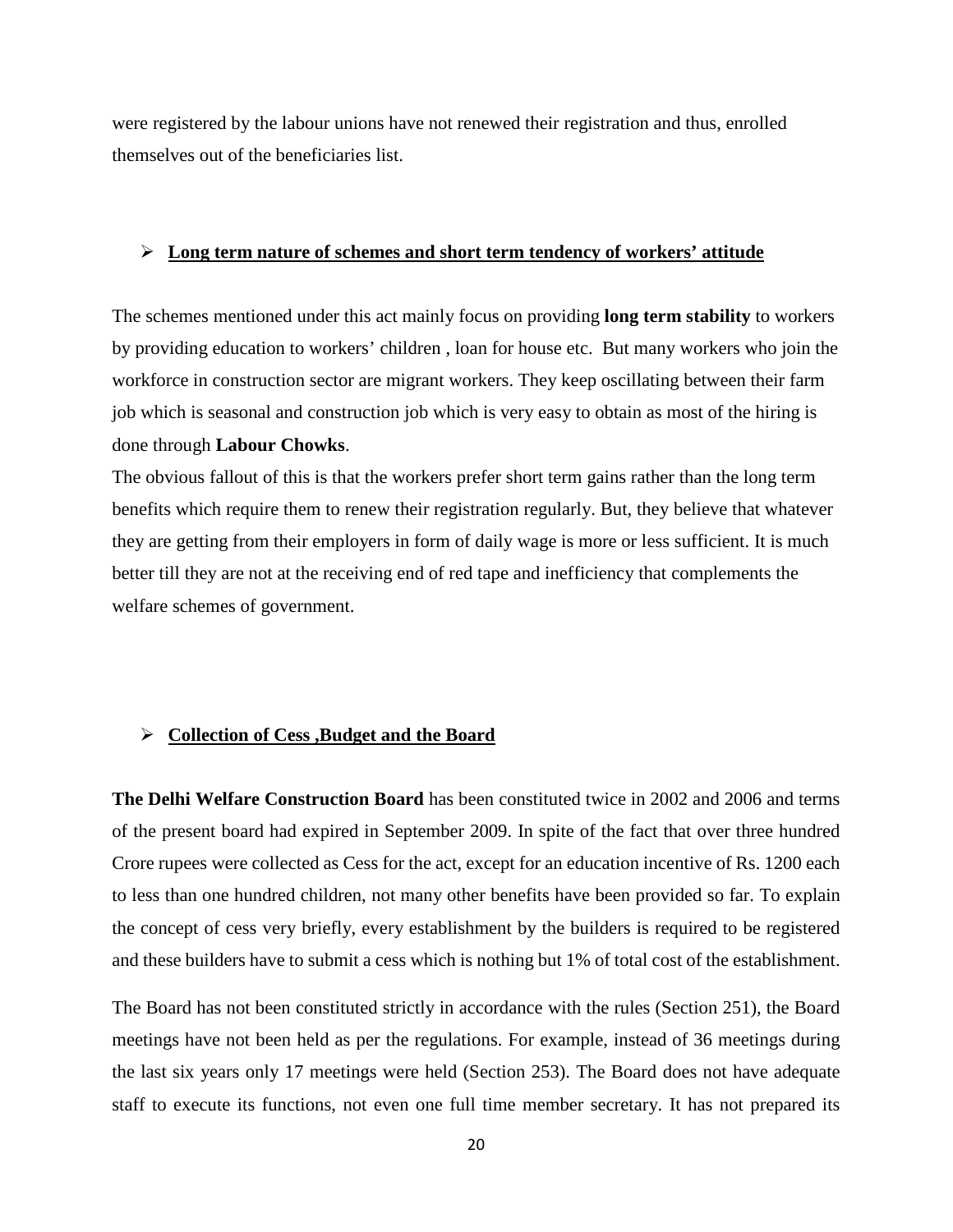accounts in the last seven years (Section 289), its funds are not being kept in the Nationalized and Scheduled Banks against the provisions in rules (Section 290). Add to that, the Board has never presented its annual report in Delhi or Central Government. The Accounts of the board have never been audited by the Comptroller and Auditor General of India in the last seven years, although this is to be done every year (Section 27 of the main Act), and most of the decisions taken by the board are not implemented. The fact that even after seven years of the constitution of the Board, there have been less than 2000 registrations of construction workers out of approximately 10 lakh construction workers in Delhi and not even few hundred out of the 1-2 lakh migrants working on Commonwealth Game construction sites and related mega structure of Delhi Airport, metro rail etc. are registered highlights the fact that the Delhi Construction Welfare Board is a body that merely exists on paper.. The construction welfare boards in other states which where constituted later have done relatively better when it comes to registration, cess collection and delivery of benefits to the workers.

In Delhi, the advisory committee was constituted in October 2002. Its term ended in 2005 without a single meeting. Subsequently, that advisory committee was never reconstituted (against the directions of Sec 4 of the act). However, no proper assessment of the cost of establishment is undertaken by the authority. Having said that, a large amount of funds are under the control of board that have been collected under this act. Since not much of the registration is taking place these funds are not getting released. This is a total waste of public money. However, that is not the only consequence of this 'idle' money.

#### **The ' Clichéd' Corruption and Red Tape**

One of most disastrous consequences of idle money has been that it has opened the door for corruption. The board has been pressurized to release the funds lying with them in the name of other 'welfare' schemes. For example, a scheme of "building establishments around Delhi in NCR for workers, having a capacity to provide shelter to around 24000 workers and providing rapid transport facility to workers to reach labour chowks and construction sites" had been proposed. The estimated cost of this project was Rs 200 Crore .As is evident, this project will obviously not cover the whole workforce and there is also not a criterion of choosing the beneficiaries from such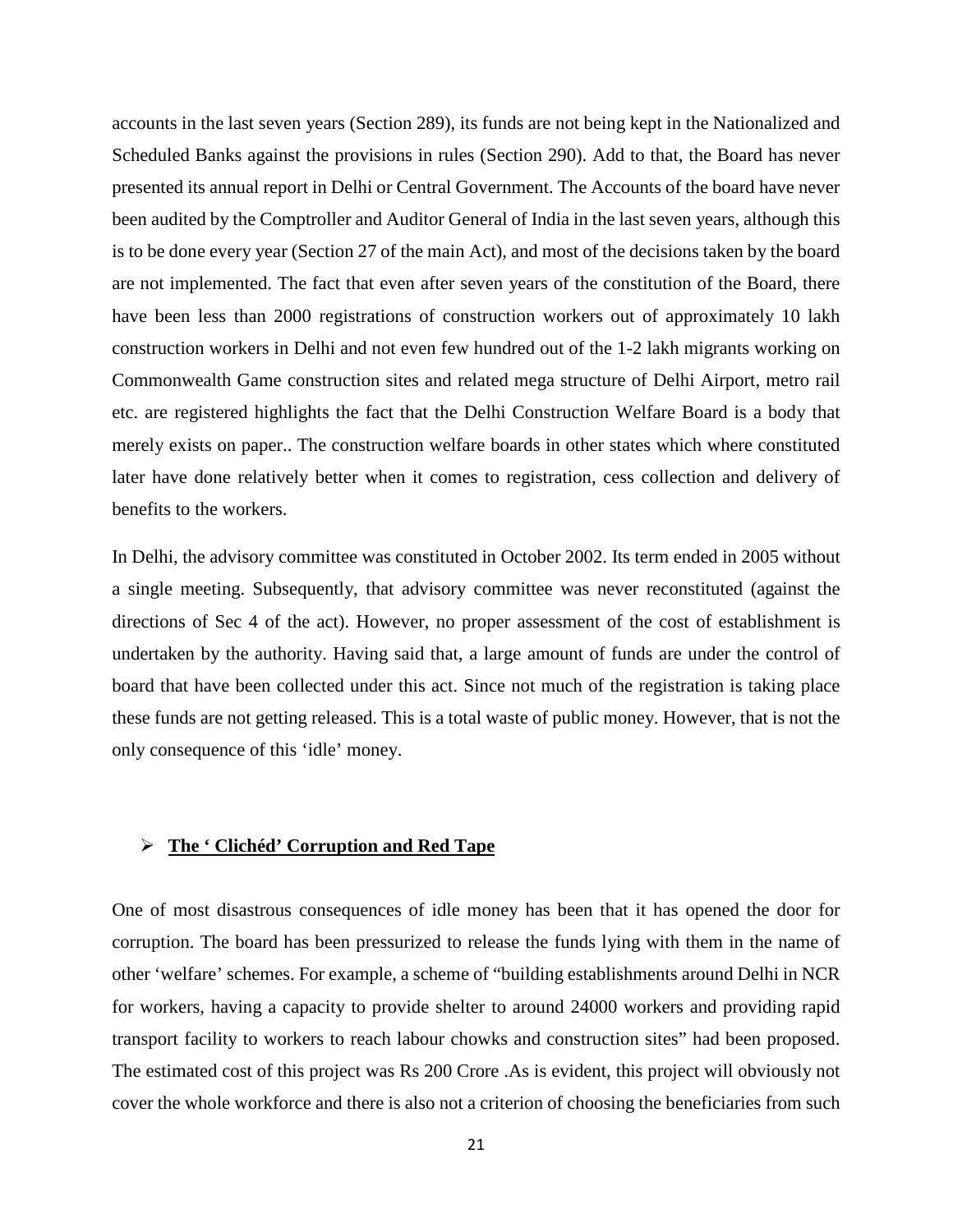a large workforce. This project will not create much welfare and will utilize about  $1/4<sup>th</sup>$  of the fund lying with the board.

One of the key reasons for failing to release the funds has been that the board has not been fully successful in making a budget detailing the various benefits that the workers are supposed to enjoy under this act.

For example, board can aim to target workers on the basis of the below mentioned criteria:

1) Of the total cess collected, they can make a budget of, say, spending about 5% on the administration part and rest 95% on the benefits.

2) They could aim to spend the part on benefits to ensure that workers meet the eligibility criteria. E.g. only registered workers are entitled to get the education scholarship for their children. So, funds need to be spent to ensure that registration is maximized.

3) On similar lines, workers can also apply for other benefits like house loan, health and maternity benefits etc. But, it becomes quite infeasible since workers have to get themselves registered for some particular number of years continuously. Funds need to be spent on awareness drives to provide workers with such kind of information.

There is a huge time lag between the enactment of the law and its implementation. Just to clarify, in Delhi, rules were notified in January 2002 but, the board was constituted in September 2005. This period has seen a great spurt in construction activity as a result of several fly-over projects, mall constructions, metro project etc. Thus, huge amount of money which could be collected for welfare schemes was not collected. Hence, the collection of cess for the welfare of workers and registration of construction workers was also delayed.

#### **Case of scholarship**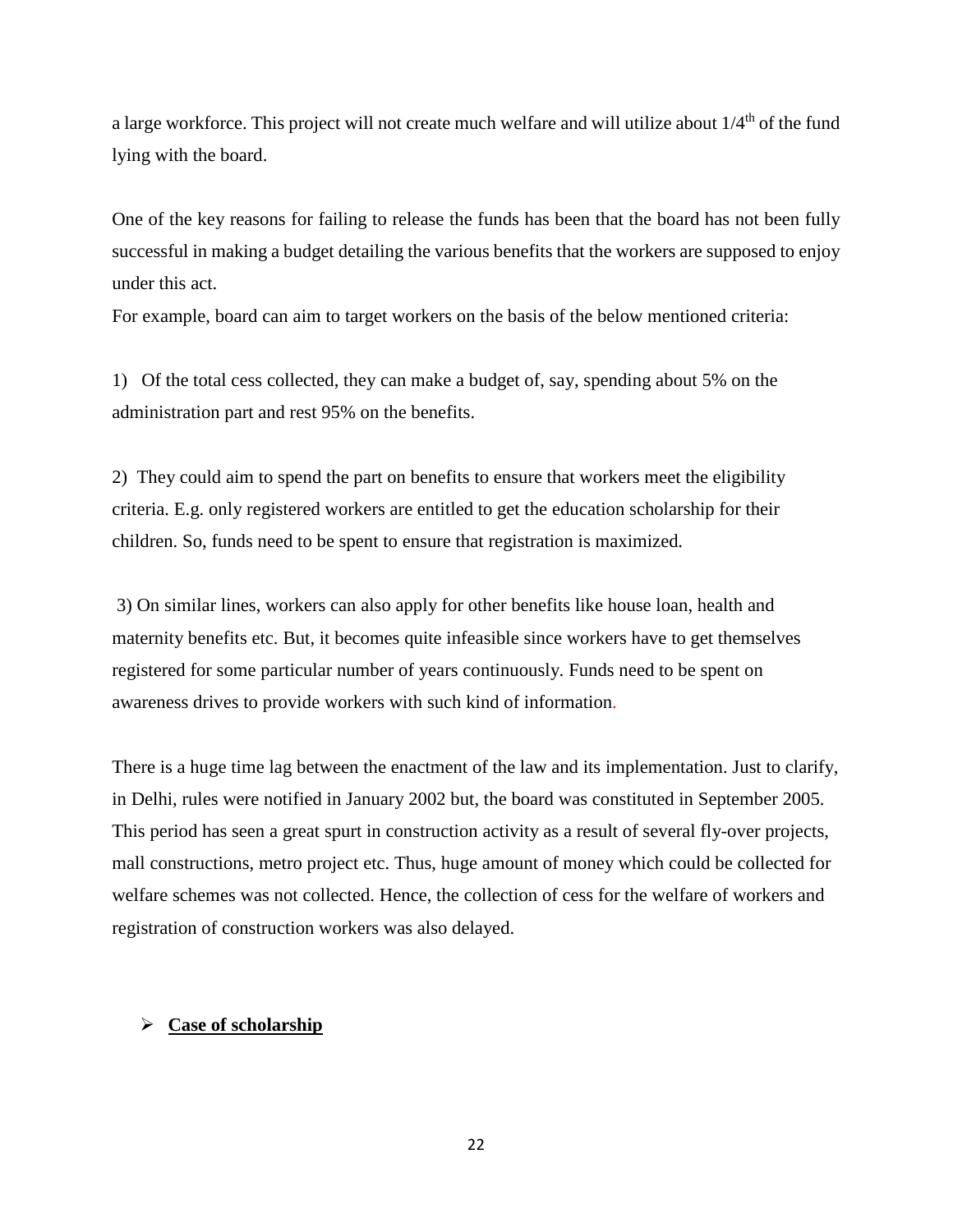As of now, education scholarship is the only benefit which is being provided to several workers, that too, because of the efforts of the schools. A part of the fund is allocated to the Ministry of Education. At present, this amount is approximately Rs20 Crore. So, the scholarship is provided by the schools to the children of construction workers. However, not all government schools are under the Ministry of Education, so, only those schools which are under the Ministry spread awareness among children and workers thereby provide scholarships. However, another major bottleneck is this aspect is that many of the construction workers are

migrants whose children are studying in their native states. But, there is no provision of providing scholarship across states.

#### WORKER'S EXPLOITATAION

It is mentioned in the act that employer's are required to fix the number of working hours with regular intervals and have to pay double for overtime but a study by NICMAR in DELHi revealed that although standards of safety are prescribed, most sites did not display warning signs of any kind , nor was there any fencing of dangerous places , trap holes, heights etc. Legal norms for working hours were not being followed at many places. At time OF casting slabs, the entire crew works round the clock, and takes rest only after the casting is over. Unskilled and semi-skilled workers generally have no optiopn in regard to the working hours. In excavation, earthwork, stone breaking and stone and marble dressing , the work unit is genrally the family or the gang and they normally work 12 hours a day , all seven days of the week . NO double wages are provided for overtime.

Women workers constitute about 40% percent of total workforce in this industry. According to the NCL, " Women engaged in construction work are the most exploited. FREquent changes in their work and instability deprive them and their children of primary facilities like health, water , sanitation facilities education and ration card.'' . Often maternity leave is not provided to women workers. Wage inequalityies, invisibility as worker and earner, blocked opportunities of advancement due to lack of new skill acquisition , lack of freedom to plan their work, long working hours , frequent relocation- all these lead to a high level of stress. Keeping in view the conditions in which they are forced to live at worksites, "one would assume that women building workers would be unable to protect themselves, to keep their privacy, to avoid falling into clutches of undesirable elements or to perform their multile roles."

23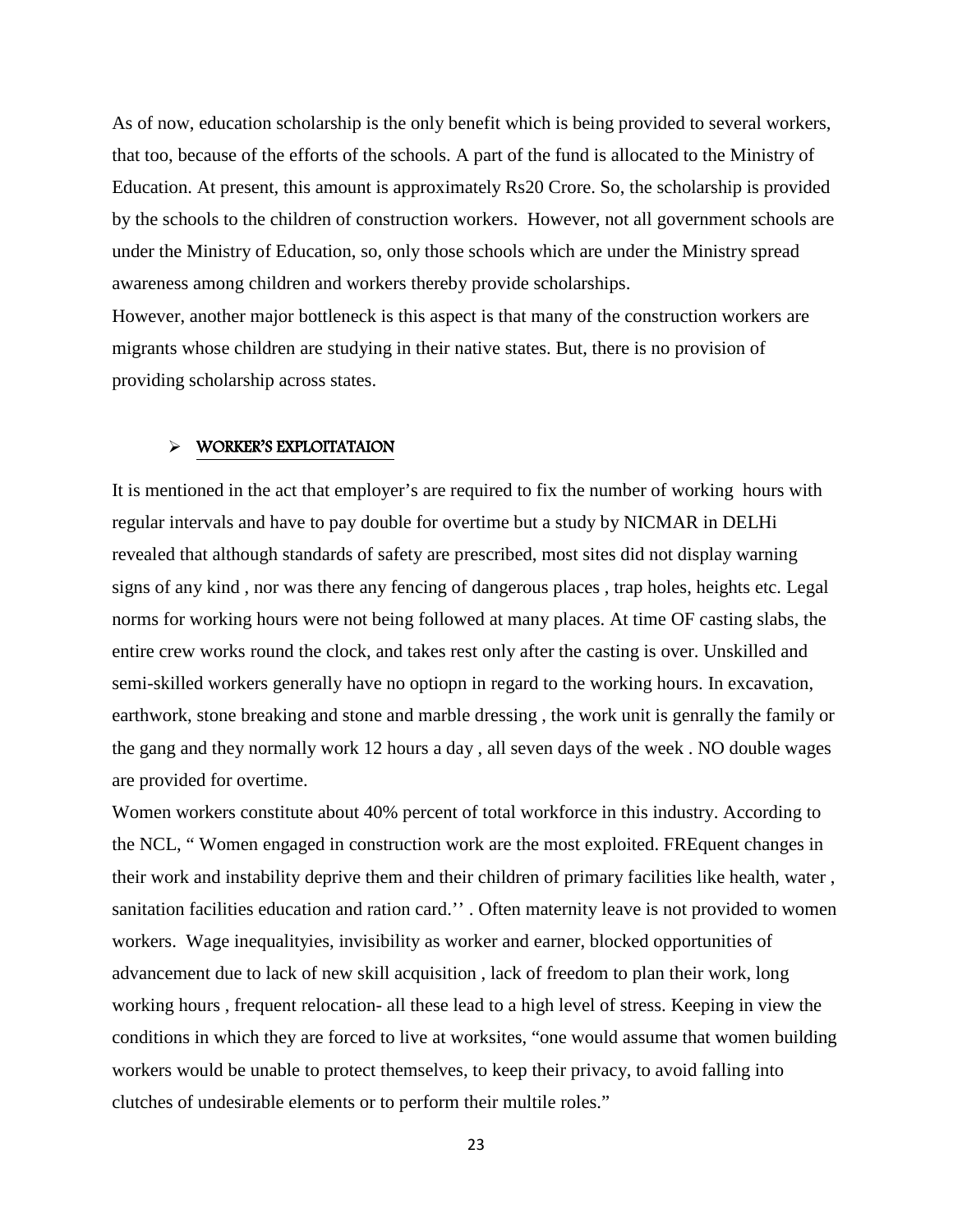#### **E) CONCLUDING REMARKS AND SUGGESTED REMEDIES**

Almost 90% of the workforce does not have the benefit of being a part of well-organized unions. While it is important for trade unions to use innovative methods to strengthen the solidarity of unorganized workers, it is equally important for other civil society members such as lawyers, social activists, voluntary organizations and concerned citizens to get together for much more broad-based efforts to help various sections of unorganized workers, to obtain legal protection and rights. This unorganized workforce requires an immense amount of responsibility on the part of the government and the civil society for its betterment. But as always what is required is distanced from what actually takes place and the above findings substantiate the stated fact. The Building and Other Construction Workers' Welfare Cess Act came into legislation as a remedy for the welfare concerns faced by the unorganized sector's workers. Although, the act in itself is a reflection of a well crafted step to initiation of the much needed welfare reforms for these destitute workers, the implementation is fraught with bottlenecks. The findings brought forward certain issues which need to be looked after.

The labour is not seen availing the benefits and the primary reason being lack of awareness. The first requirement is to increase awareness among the labour. Media, both print and electronic should play a greater role in keeping the labour abreast with the information. The Labour Chowks can be an apt place for putting up hoardings or for the civil society to make the labourers aware of the remuneration they can avail. Most of the workers who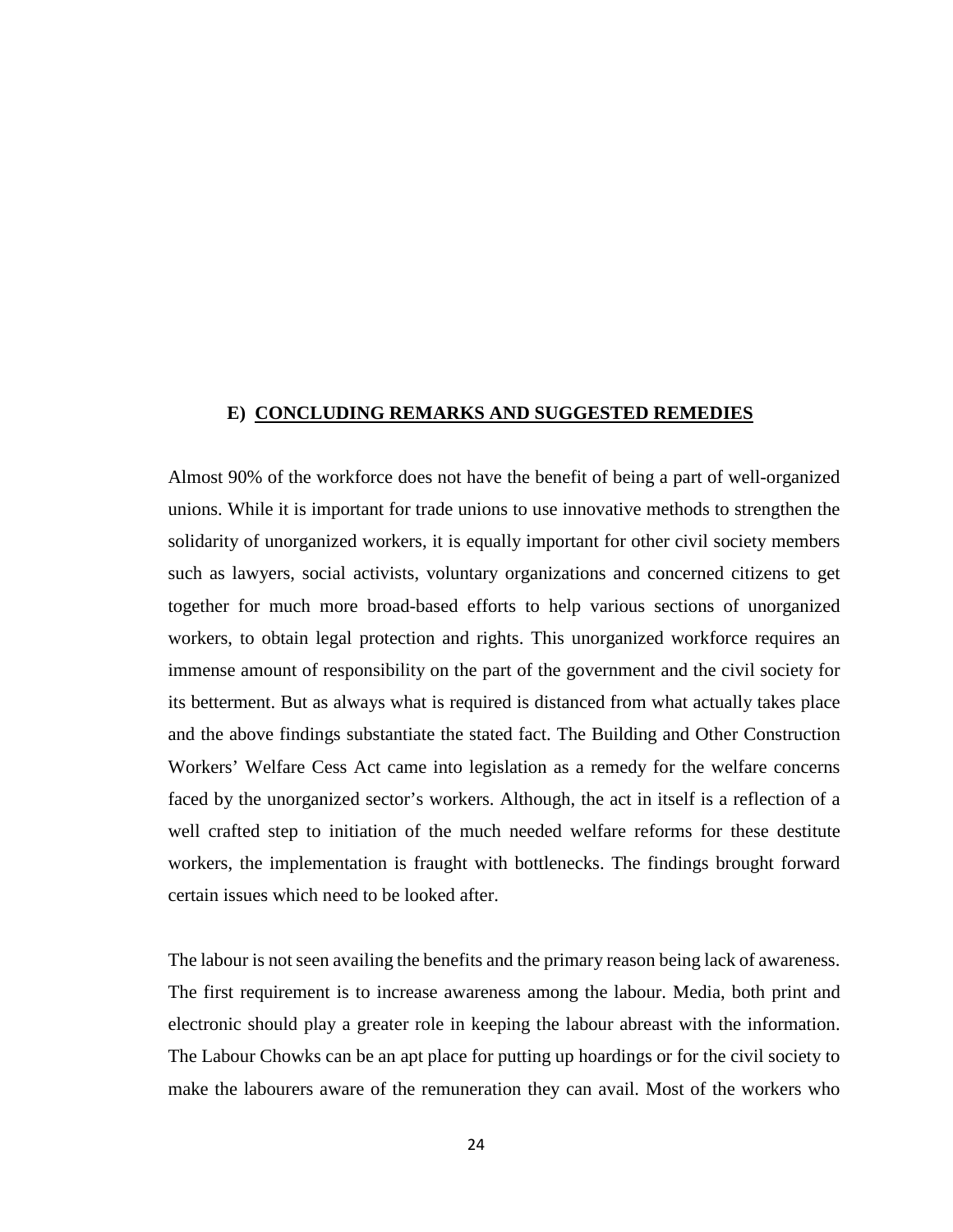were questioned, did not know an act like this existed. Therefore it becomes imperative to make those aware who will reap the true benefits.

For those aware, registration became a hassle because of the long process and no immediate benefits. Most of the workers are not permanent settlers of the area and thus avoid the long process. It needs to be made more efficient and swift. Also, once registered, it should not require renewal for a long time so that time is saved. There should be some short term immediate benefits that will act as incentives for registration. Moreover, in the case of scholarships, they should transcend the state barriers. Only then can the migrant workers gain from them.

Another very vital aspect is the role of the government. Foremost, the government needs to make sure the cess is collected and spent efficiently. Transparency and accountability is the need of the hour. In many a states, the cess collected was either unused or there were cases of fraud. A strong action needs to be taken against both. Fraud should be dealt with unsympathetically and the unused funds, if any, can be transferred as cash benefits to the workers. Also, steps should be taken to remove the thekedaar or the contractor and a direct trustworthy relation needs to be built between the employee and the employer. Only then will there arise some hope for permanency in their work culture.

Registration is an exceptional way of bringing in the unorganized workers into a closely knit group. The trade unions have a huge role to play in this. There need to be certain incentives like subsidies, cash incentives for the unions so that they register more and more labourers and the maximum number can get benefitted.

The workers in the appalling state are in a dire need for their interests to be looked after. The Act provides for a series of provisions that are to lend a hand and bring them out of their miseries besides the lacunae are taken care of. The Trade Unions can play a major part in the success of this act. The main role of the government is to build a trust, a trust among the labour for its employer as well as for the government itself. This trust will be build by efficiency and transparency. Also, there is a need to sensitize the civil society to